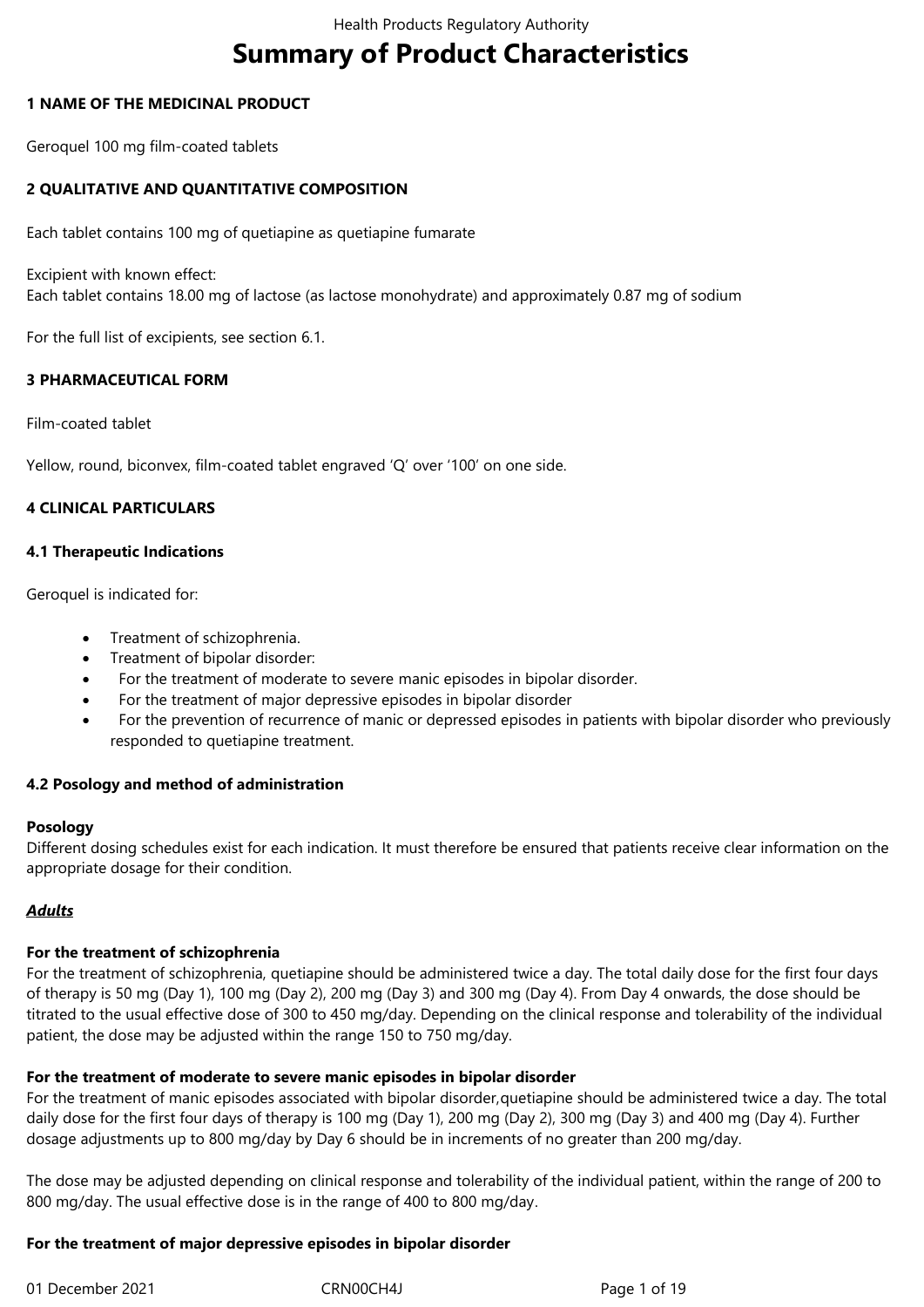Geroquel should be administered once daily at bedtime. The total daily dose for the first four days of therapy is 50 mg (Day 1), 100 mg (Day 2), 200 mg (Day 3) and 300 mg (Day 4). The recommended daily dose is 300 mg. In clinical trials, no additional benefit was seen in the 600 mg group compared to the 300 mg group (see section 5.1). Individual patients may benefit from a 600 mg dose. Doses greater than 300 mg should be initiated by physicians experienced in treating bipolar disorder. In individual patients, in the event of tolerance concerns, clinical trials have indicated that dose reduction to a minimum of 200 mg could be considered.

## **For preventing recurrence in bipolar disorder**

For preventing recurrence of manic, mixed or depressive episodes in bipolar disorder, patients who have responded to quetiapine for acute treatment of bipolar disorder should continue therapy at the same dose. The dose may be adjusted depending on clinical response and tolerability of the individual patient, within the range of 300 to 800 mg/day administered twice daily. It is important that the lowest effective dose is used for maintenance therapy.

## *Elderly*

As with other antipsychotics, quetiapine should be used with caution in the elderly, especially during the initial dosing period. The rate of dose titration may need to be slower, and the daily therapeutic dose lower, than that used in younger patients, depending on the clinical response and tolerability of the individual patient. The mean plasma clearance of quetiapine was reduced by 30- 50% in elderly subjects when compared to younger patients.

Efficacy and safety has not been evaluated in patients over 65 years with depressive episodes in the framework of bipolar disorder.

## *Paediatric population*

Geroquel is not recommended for use in children and adolescents below 18 years of age, due to a lack of data to support use in this age group. The available evidence from placebo-controlled clinical trials is presented in sections 4.4, 4.8, 5.1 and 5.2.

### *Renal Impairment*

Dosage adjustment is not necessary in patients with renal impairment.

## *Hepatic Impairment*

Quetiapine is extensively metabolised by the liver. Therefore, quetiapine should be used with caution in patients with known hepatic impairment, especially during the initial dosing period. Patients with known hepatic impairment should be started with 25 mg/day. The dosage should be increased daily with increments of 25 - 50 mg/day until an effective dosage, depending on the clinical response and tolerability of the individual patient.

### **Method of administration**

Geroquel can be administered with or without food.

# **4.3 Contraindications**

Hypersensitivity to the active substance or to any of the excipients of this product listed in section 6.1.

Concomitant administration of cytochrome P450 3A4 inhibitors, such as HIV-protease inhibitors, azole-antifungal agents, erythromycin, clarithromycin and nefazodone, is contraindicated (see also section 4.5).

### **4.4 Special warnings and precautions for use**

As quetiapine has several indications, the safety profile should be considered with respect to the individual patient's diagnosis and the dose being administered.

### *Paediatric population*

Quetiapine is not recommended for use in children and adolescents below 18 years of age, due to a lackof data to support use in this age group. Clinical trials with quetiapine have shown that in addition to the known safety profile identified in adults (see section 4.8), certain adverse events occurred at a higher frequency in children and adolescents compared to adults (increased appetite, elevations in serum prolactin, vomiting, rhinitis and syncope), or may have different implications for children and adolescents (extrapyramidal symptoms and irritability) and one was identified that has not been previously seen in adult studies (increases in blood pressure). Changes in thyroid function tests have also been observed in children and adolescents.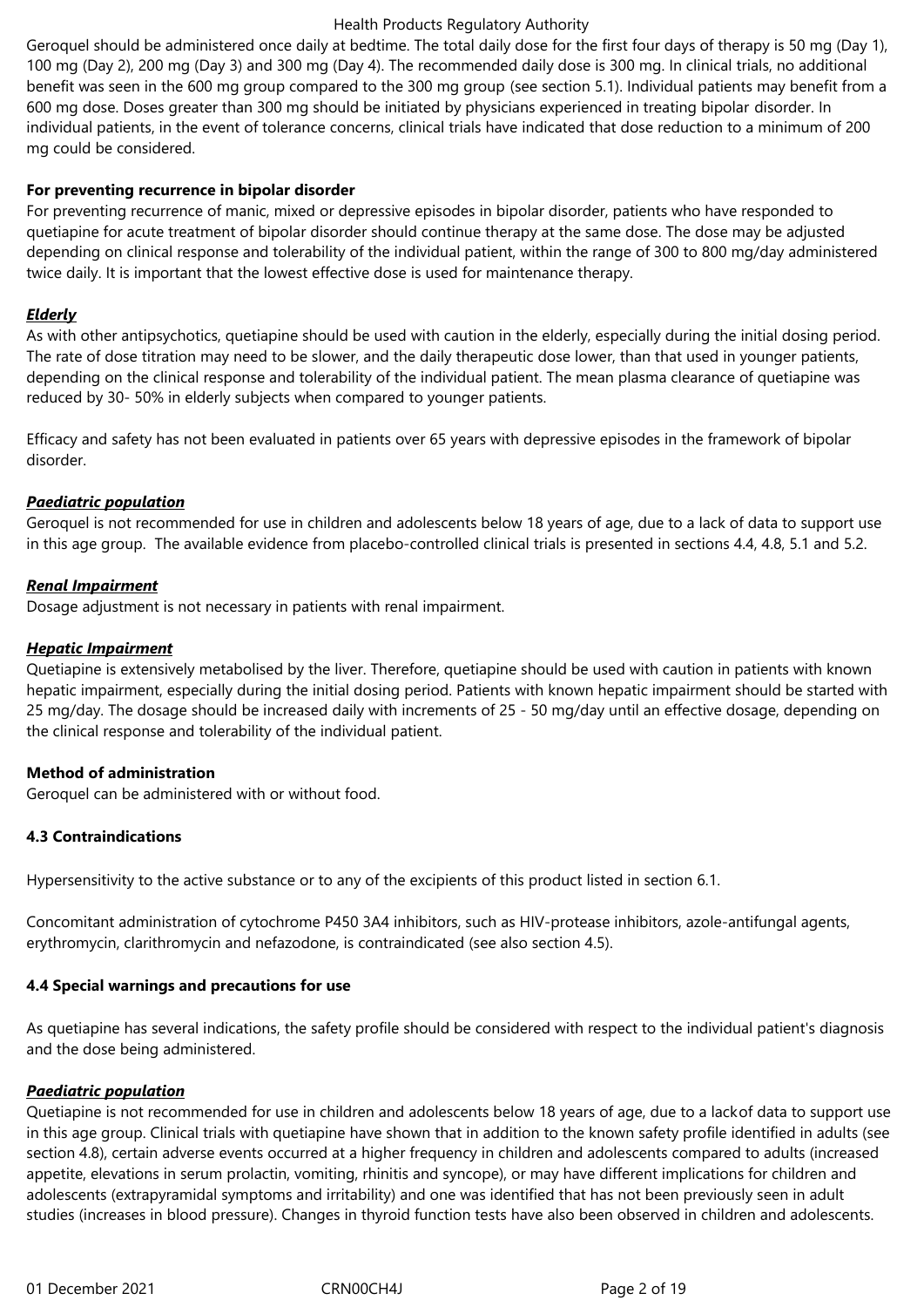Furthermore, the long-term safety implications of treatment with quetiapine on growth and maturation have not been studied beyond 26 weeks. Long-term implications for cognitive and behavioural development are not known.

In placebo-controlled clinical trials with children and adolescent patients, quetiapine was associated with an increased incidence of extrapyramidal symptoms (EPS) compared to placebo in patients treated for schizophrenia, bipolar mania and bipolar depression (see section 4.8).

## *Suicide/suicidal thoughts or clinical worsening*

Depression in bipolar disorder is associated with an increased risk of suicidal thoughts, self-harm and suicide (suicide-related events). This risk persists until significant remission occurs. As improvement may not occur during the first few weeks or more of treatment, patients should be closely monitored until such improvement occurs. It is general clinical experience that the risk of suicide may increase in the early stages of recovery.

In addition, physicians should consider the potential risk of suicide-related events after abrupt cessation of quetiapine treatment, due to the known risk factors for the disease being treated.

Other psychiatric conditions for which quetiapine is prescribed can also be associated with an increased risk of suicide related events. In addition, these conditions may be co-morbid with major depressive episodes. The same precautions observed when treating patients with major depressive episodes should therefore be observed when treating patients with other psychiatric disorders.

Patients with a history of suicide related events, or those exhibiting a significant degree of suicidal ideation prior to commencement of treatment are known to be at greater risk of suicidal thoughts or suicide attempts, and should receive careful monitoring during treatment. A meta analysis of placebo controlled clinical trials of antidepressant drugs in adult patients with psychiatric disorders showed an increased risk of suicidal behaviour with antidepressants compared to placebo in patients less than 25 years old.

Close supervision of patients and in particular those at high risk should accompany drug therapy especially in early treatment and following dose changes. Patients (and caregivers of patients) should be alerted about the need to monitor for any clinical worsening, suicidal behaviour or thoughts and unusual changes in behaviour and to seek medical advice immediately if these symptoms present.

In shorter-term placebo controlled clinical studies of patients with major depressive episodes in bipolar disorder an increased risk of suicide-related events was observed in young adults patients (younger than 25 years of age) who were treated with quetiapine as compared to those treated with placebo (3.0% vs. 0%, respectively). A population-based retrospective study of quetiapine for the treatment of patients with major depressive disorder showed an increased risk of self-harm and suicide in patients aged 25 to 64 years without a history of self-harm during use of quetiapine with other antidepressants.

### *Metabolic risk*

Given the observed risk for worsening of their metabolic profile, including changes in weight, blood glucose (see hyperglycaemia) and lipids, which was seen in clinical studies, patients' metabolic parameters should be assessed at the time of treatment initiation and changes in these parameters

should be regularly controlled for during the course of treatment. Worsening in these parameters should be managed as clinically appropriate (see also section 4.8).

### *Extrapyramidal symptoms*

In placebo controlled clinical trials of adult patients quetiapine was associated with an increased incidence of extrapyramidal symptoms (EPS) compared to placebo in patients treated for major depressive episodes in bipolar disorder (see sections 4.8 and 5.1).

The use of quetiapine has been associated with the development of akathisia, characterised by a subjectively unpleasant or distressing restlessness and need to move often accompanied by an inability to sit or stand still. This is most likely to occur within the first few weeks of treatment. In patients who

develop these symptoms, increasing the dose may be detrimental.

### *Tardive dyskinesia*

If signs and symptoms of tardive dyskinesia appear, dose reduction or discontinuation of quetiapine should be considered. The symptoms of tardive dyskinesia can worsen or even arise after discontinuation of treatment (see section 4.8).

## *Somnolence and dizziness*

01 December 2021 CRN00CH4J CRN00CH4J Page 3 of 19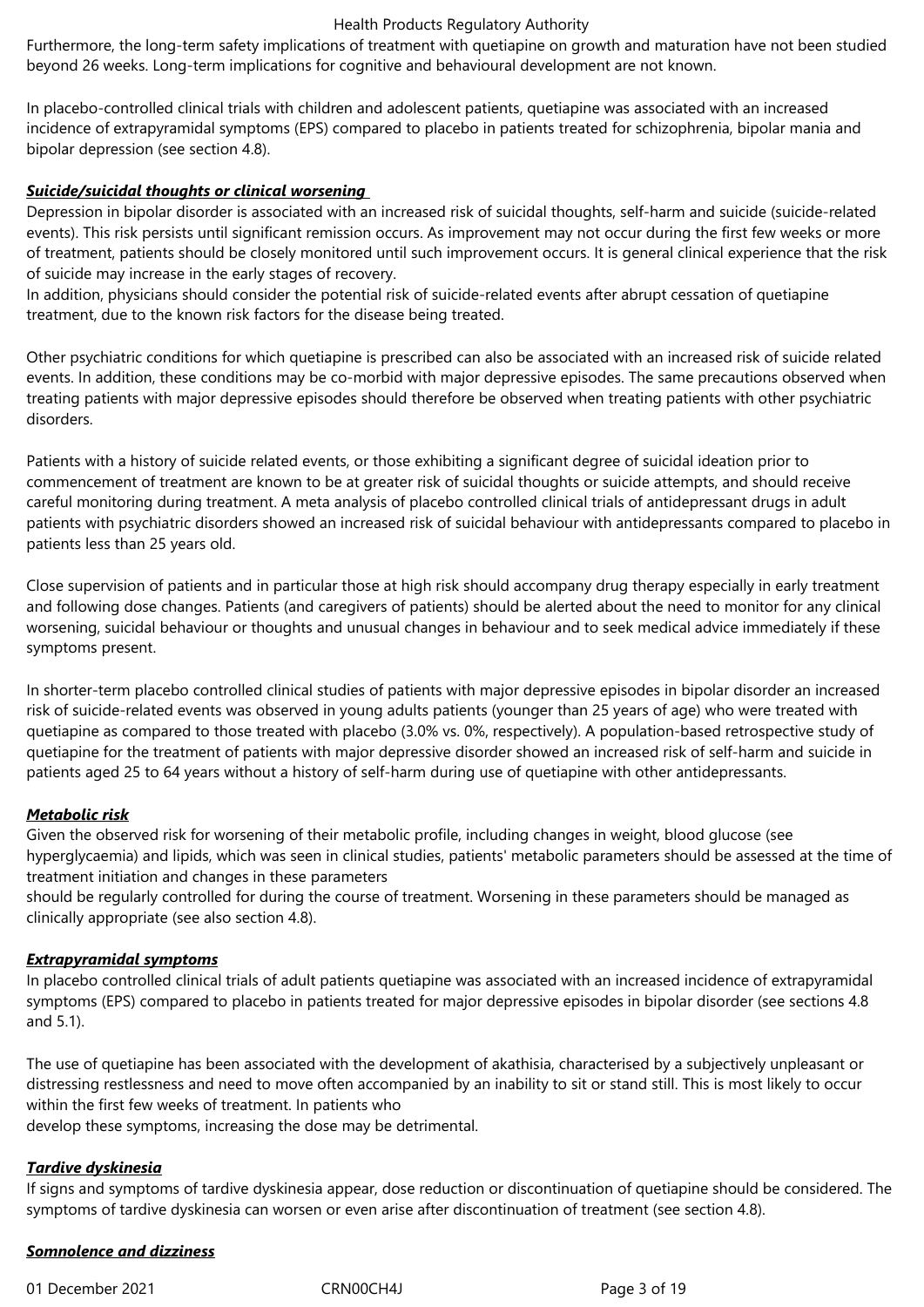Quetiapine treatment has been associated with somnolence and related symptoms, such as sedation (see section 4.8). In clinical trials for treatment of patients with bipolar depression, onset was usually within the first 3 days of treatment and was predominantly of mild to moderate intensity. Patients experiencing somnolence of severe intensity may require more frequent contact for a minimum of 2 weeks from onset of somnolence, or until symptoms improve and treatment discontinuation may need to be considered.

## *Orthostatic hypotension*

Quetiapine treatment has been associated with orthostatic hypotension and related dizziness (see section 4.8) which, like somnolence has onset usually during the initial dose-titration period. This could increase the occurrence of accidental injury (fall), especially in the elderly population. Therefore, patients should be advised to exercise caution until they are familiar with the potential effects of the medication.

Quetiapine should be used with caution in patients with known cardiovascular disease, cerebrovascular disease, or other conditions predisposing to hypotension. Dose reduction or more gradual titration should be considered if orthostatic hypotension occurs, especially in patients with underlying cardiovascular disease.

## *Sleep apnoea syndrome*

Sleep apnoea syndrome has been reported in patients using quetiapine. In patients receiving concomitant central nervous system depressants and who have a history of or are at risk of sleep apnoea, such as those who are overweight/obese or are male, quetiapine should be used with caution.

### *Seizures*

In controlled clinical trials there was no difference in the incidence of seizures in patients treated with quetiapine or placebo. No data is available about the incidence of seizures in patients with a history of seizure disorder. As with other antipsychotics, caution is recommended when treating patients with a history of seizures (see section 4.8).

## *Neuroleptic Malignant Syndrome*

Neuroleptic malignant syndrome has been associated with antipsychotic treatment, including quetiapine (see section 4.8). Clinical manifestations include hyperthermia, altered mental status, muscular rigidity, autonomic instability, and increased creatine phosphokinase. In such an event, quetiapine should be discontinued and appropriate medical treatment given.

# *Severe neutropenia and agranulocytosis*

Severe neutropenia (neutrophil count <0.5 x 10 $^9$ /L) has been reported in quetiapine clinical trials. Most cases of severe neutropenia have occurred within a couple of months of starting therapy with quetiapine. There was no apparent dose relationship. During post-marketing experience, some cases were fatal. Possible risk factors for neutropenia include pre-existing low white blood cell count (WBC) and history of drug induced neutropenia. However, some cases occurred in patients without pre-existing risk factors. Quetiapine should be discontinued in patients with a neutrophil count <1.0 x 10<sup>9</sup>/L. Patients should be observed for signs and symptoms of infection and neutrophil counts followed (until they exceed 1.5 x 10 $^9$ /L) (see section 5.1).

Neutropenia should be considered in patients presenting with infection or fever, particularly in the absence of obvious predisposing factor(s), and should be managed as clinically appropriate.

Patients should be advised to immediately report the appearance of signs/symptoms consistent with agranulocytosis or infection (e.g., fever, weakness, lethargy, or sore throat) at any time during quetiapine therapy. Such patients should have a WBC count and an absolute neutrophil count (ANC)

performed promptly, especially in the absence of predisposing factors.

# *Anti-cholinergic (muscarinic) effects*

Norquetiapine, an active metabolite of quetiapine, has moderate to strong affinity for several muscarinic receptor subtypes. This contributes to ADRs reflecting anti-cholinergic effects when quetiapine is used at recommended doses, when used concomitantly with other medications having anti-cholinergic effects, and in the setting of overdose. Quetiapine should be used with caution in patients receiving medications having anticholinergic (muscarinic) effects. Quetiapine should be used with caution in patients with a current diagnosis or prior history of urinary retention, clinically significant prostatic hypertrophy, intestinal obstruction or related conditions, increased intraocular pressure or narrow angle glaucoma. (See sections 4.5, 4.8, 5.1, and 4.9.).

# *Interactions*

See section 4.5.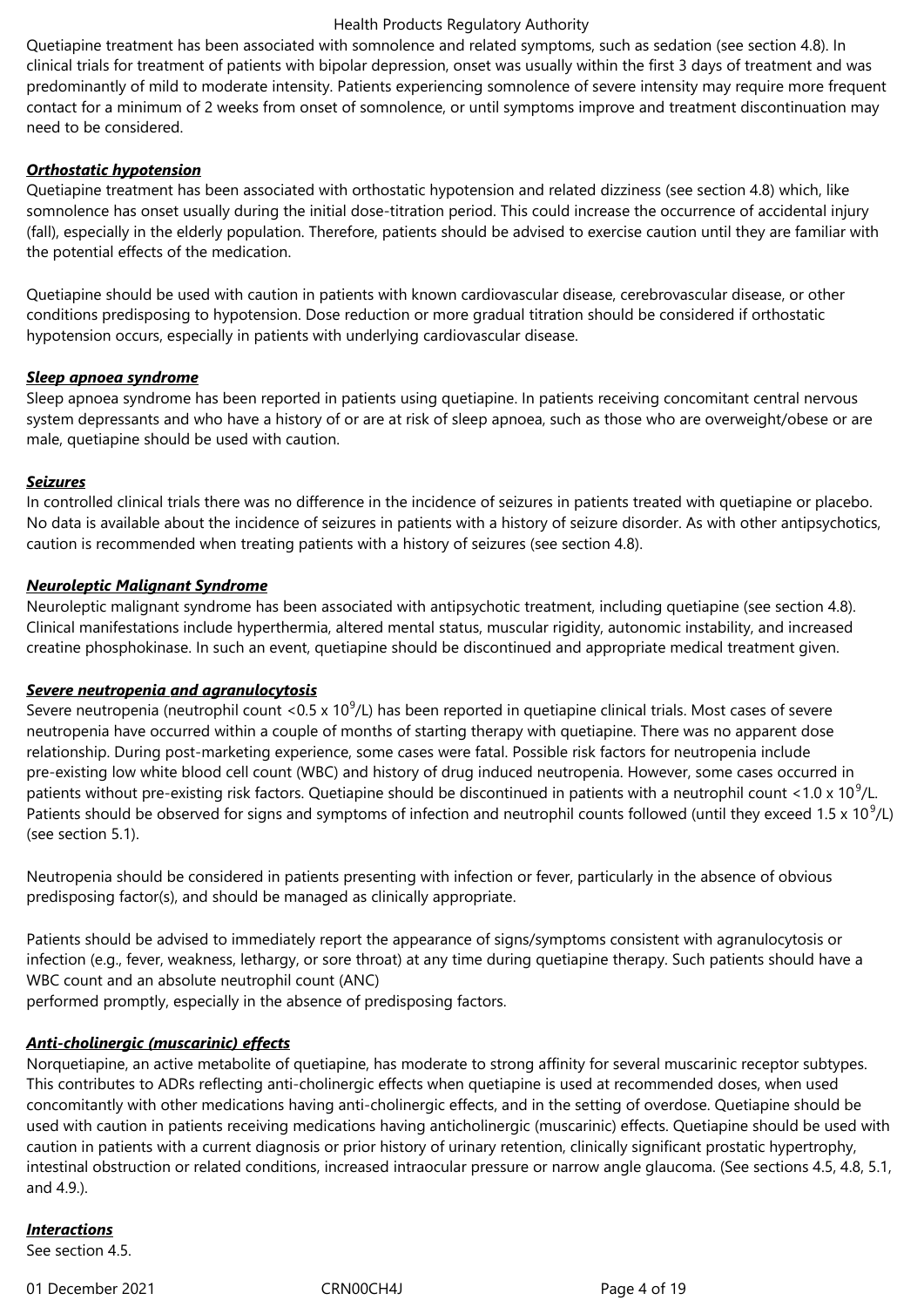Concomitant use of quetiapine with a strong hepatic enzyme inducer such as carbamazepine or phenytoin substantially decreases quetiapine plasma concentrations, which could affect the efficacy of quetiapine therapy. In patients receiving a hepatic enzyme inducer, initiation of quetiapine treatment

should only occur if the physician considers that the benefits of quetiapine outweigh the risks of removing the hepatic enzyme inducer. It is important that any change in the inducer is gradual, and if required, replaced with a non-inducer (e.g. sodium valproate).

# *Weight*

Weight gain has been reported in patients who have been treated with quetiapine, and should be monitored and managed as clinically appropriate as in accordance with utilised antipsychotic guidelines (see sections 4.8 and 5.1).

# *Hyperglycaemia*

Hyperglycaemia and/ or development or exacerbation of diabetes occasionally associated with ketoacidosis or coma has been reported rarely, including some fatal cases (see section 4.8). In some cases, a prior increase in body weight has been reported which may be a predisposing factor. Appropriate clinical monitoring is advisable in accordance with utilised antipsychotic guidelines. Patients treated with any antipsychotic agent including quetiapine, should be observed for signs and symptoms of hyperglycaemia, (such as polydipsia, polyuria, polyphagia and weakness) and patients with diabetes mellitus or with risk factors for diabetes mellitus should be monitored regularly for worsening of glucose control. Weight should be monitored regularly.

# *Lipids*

Increases in triglycerides, LDL and total cholesterol and decreases in HDL cholesterol have been observed in clinical trials with quetiapine (see section 4.8). Lipid changes should be managed as clinically appropriate.

# *QT Prolongation*

In clinical trials and use in accordance with the SPC, quetiapine was not associated with a persistent increase in absolute QT intervals. In post-marketing, QT prolongation was reported with quetiapine at the therapeutic doses (see section 4.8) and in overdose (see section 4.9). As with other antipsychotics, caution should be exercised when quetiapine is prescribed in patients with cardiovascular disease or family history of QT prolongation. Also caution should be exercised when quetiapine is prescribed either with medicines known to increase QT interval or with concomitant neuroleptics, especially in the elderly, in patients with congenital long QT syndrome, congestive heart failure, heart hypertrophy, hypokalaemia or hypomagnesaemia (see section 4.5).

# *Cardiomyopathy and myocarditis*

Cardiomyopathy and myocarditis have been reported in clinical trials and during the post-marketing experience(see section 4.8). In patients with suspected cardiomyopathy or myocarditis discontinuation of quetiapine should be considered.

# *Withdrawal*

Acute withdrawal symptoms such as insomnia, nausea, headache, diarrhoea, vomiting, dizziness, and irritability have been described after abrupt cessation of quetiapine. Gradual withdrawal over a period of at least one to two weeks is advisable (see section 4.8).

# *Misuse and abuse*

Cases of misuse and abuse have been reported. Caution may be needed when prescribing quetiapine to patients with a history of alcohol or drug abuse.

# *Elderly patients with dementia-related psychosis*

Quetiapine is not approved for the treatment of dementia-related psychosis.

An approximately 3-fold increased risk of cerebrovascular adverse events has been seen in randomised placebo controlled trials in the dementia population with some atypical antipsychotics. The mechanism for this increased risk is not known. An increased risk cannot be excluded for other antipsychotics or other patient populations. Quetiapine should be used with caution in patients with risk factors for stroke.

In a meta-analysis of atypical antipsychotics, it has been reported that elderly patients with dementia-related psychosis are at an increased risk of death compared to placebo. In two 10-week placebo-controlled quetiapine studies in the same patient population (n=710; mean age: 83 years; range: 56-99 years) the incidence of mortality in quetiapine-treated patients was 5.5% versus 3.2% in the placebo group. The patients in these trials died from a variety of causes that were consistent with expectations for this population.

01 December 2021 CRN00CH4J CRN00CH4J Page 5 of 19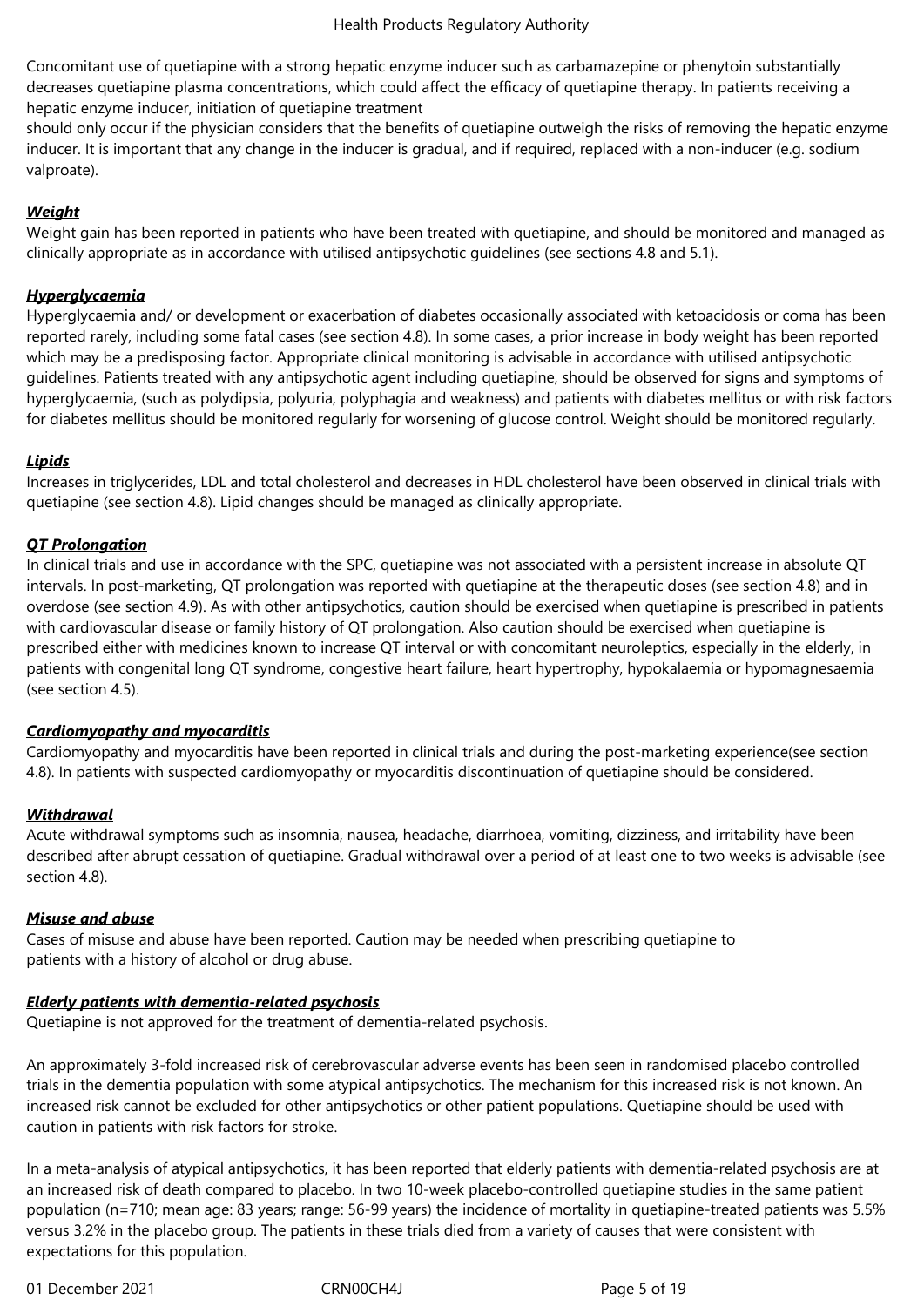# *Elderly patients with Parkinson's disease (PD)/parkinsonism*

A population-based retrospective study of quetiapine for the treatment of patients with MDD, showed an increased risk of death during use of quetiapine in patients aged >65 years. This association was not present when patients with PD were removed from the analysis. Caution should be exercised if quetiapine is prescribed to elderly patients with PD.

## *Dysphagia*

Dysphagia (see section 4.8) has been reported with quetiapine. Quetiapine should be used with caution in patients at risk for aspiration pneumonia.

## *Constipation and intestinal obstruction*

Constipation represents a risk factor for intestinal obstruction. Constipation and intestinal obstruction have been reported with quetiapine (see section 4.8). This includes fatal reports in patients who are at higher risk of intestinal obstruction, including those that are receiving multiple concomitant

medications that decrease intestinal motility and/or may not report symptoms of constipation. Patients with intestinal obstruction/ileus should be managed with close monitoring and urgent care.

## *Venous Thromboembolism (VTE)*

Cases of venous thromboembolism (VTE) have been reported with antipsychotic drugs. Since patients treated with antipsychotics often present with acquired risk factors for VTE, all possible risk factors for VTE should be identified before and during treatment with quetiapine and preventive measures undertaken.

### *Pancreatitis*

Pancreatitis has been reported in clinical trials and during the post marketing experience. Among the post marketing reports, while not all cases were confounded by risk factors, many patients had factors which are known to be associated with pancreatitis such as increased triglycerides (see section 4.4), gallstones, and alcohol consumption.

## *Additional information*

Quetiapine data in combination with divalproex or lithium in acute moderate to severe manic episodes is limited; however, combination therapy was well tolerated (see sections 4.8 and 5.1). The data showed an additive effect at week 3.

### *Lactose*

This product contains lactose. Patients with rare hereditary problems of galactose intolerance, total lactase deficiency, or glucose-galactose malabsorption should not take this medicinal product.

### *Sodium*

This medicinal product contains less than 1 mmol sodium (23 mg) per tablet, that is to say essentially 'sodium-free'.

# **4.5 Interaction with other medicinal products and other forms of interactions**

Given the primary central nervous system effects of quetiapine, quetiapine should be used with caution in combination with other centrally acting medicinal products and alcohol.

Caution should be exercised treating patients receiving other medications having anticholinergic (muscarinic) effects (see section 4.4).

Cytochrome P450 (CYP) 3A4 is the enzyme that is primarily responsible for the cytochrome P450 mediated metabolism of quetiapine. In an interaction study in healthy volunteers, concomitant administration of quetiapine (dosage of 25 mg) with ketoconazole, a CYP3A4 inhibitor, caused a 5- to 8-fold increase in the AUC of quetiapine. On the basis of this, concomitant use of quetiapine with CYP3A4 inhibitors is contraindicated. It is also not recommended to consume grapefruit juice while on quetiapine therapy.

In a multiple dose trial in patients to assess the pharmacokinetics of quetiapine given before and during treatment with carbamazepine (a known hepatic enzyme inducer), co-administration of carbamazepine significantly increased the clearance of quetiapine. This increase in clearance reduced systemic quetiapine exposure (as measured by AUC) to an average of 13% of the exposure during administration of quetiapine alone; although a greater effect was seen in some patients. As a consequence of this interaction, lower plasma concentrations can occur, which could affect the efficacy of quetiapine therapy. Coadministration of quetiapine and phenytoin (another microsomal enzyme inducer) caused a greatly increased clearance of

01 December 2021 CRN00CH4J CRN00CH4J Page 6 of 19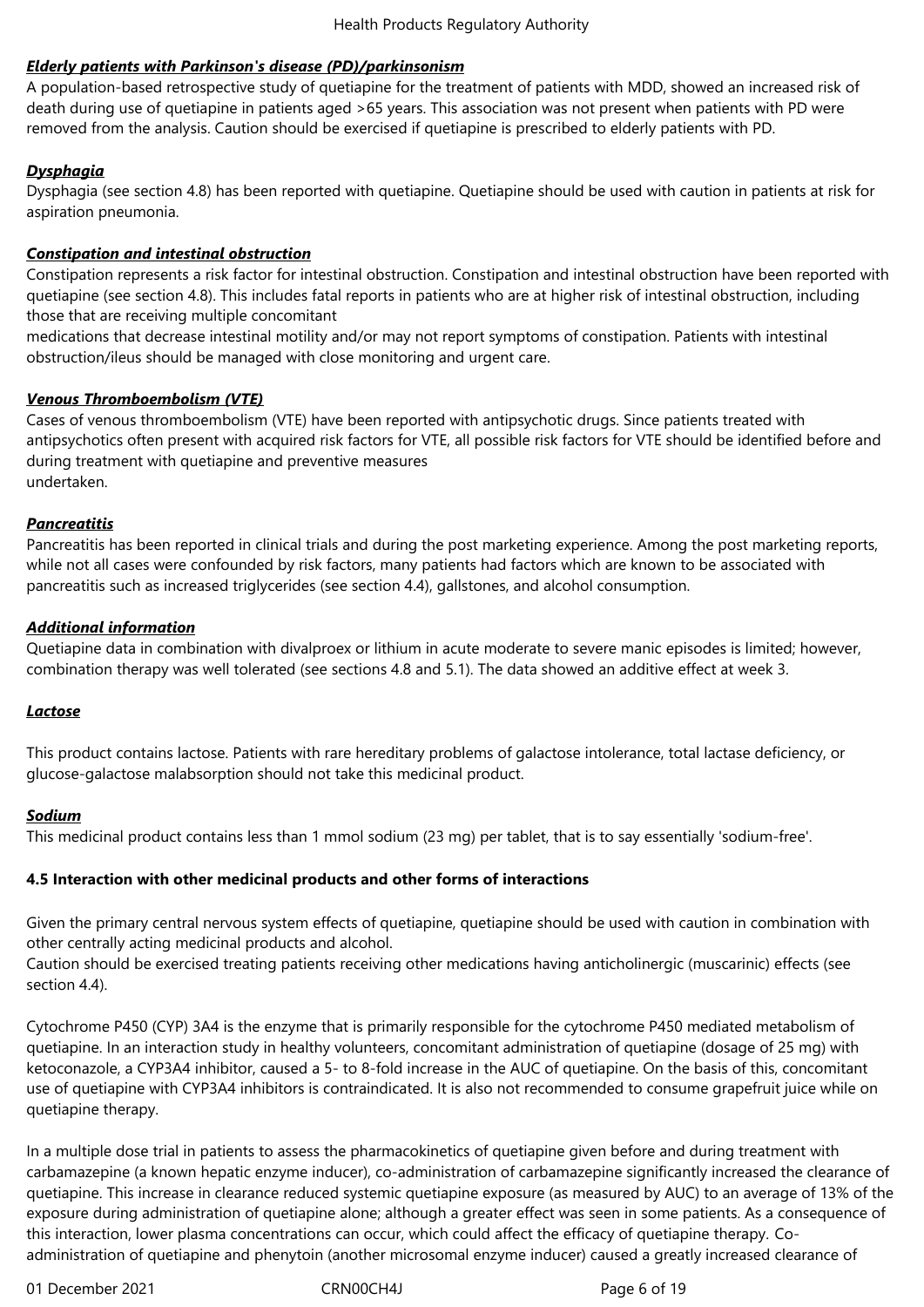quetiapine by approx. 450%. In patients receiving a hepatic enzyme inducer, initiation of quetiapine treatment should only occur if the physician considers that the benefits of quetiapine outweigh the risks of removing the hepatic enzyme inducer. It is important that any change in the inducer is gradual, and if required, replaced with a non-inducer (e.g. sodium valproate) (see section 4.4).

The pharmacokinetics of quetiapine were not significantly altered by co-administration of the antidepressants imipramine (a known CYP 2D6 inhibitor) or fluoxetine (a known CYP 3A4 and CYP 2D6 inhibitor).

The pharmacokinetics of quetiapine were not significantly altered by co-administration of the antipsychotics risperidone or haloperidol. Concomitant use of quetiapine and thioridazine caused an increased clearance of quetiapine with approx. 70%.

The pharmacokinetics of quetiapine were not altered following co-administration with cimetidine.

The pharmacokinetics of lithium were not altered when co-administered with quetiapine.

In a 6-week, randomised, study of lithium and quetiapine prolonged-release versus placebo and quetiapine prolonged-release in adult patients with acute mania, a higher incidence of extrapyramidal related events (in particular tremor), somnolence, and weight gain were observed in the lithium add-on group compared to the placebo add-on group (see section 5.1).

The pharmacokinetics of sodium valproate and quetiapine were not altered to a clinically relevant extent when co-administered. A retrospective study of children and adolescents who received valproate, quetiapine, or both, found a higher incidence of leucopenia and neutropenia in the combination group versus the monotherapy groups.

Formal interaction studies with commonly used cardiovascular medicinal products have not been performed.

Caution should be exercised when quetiapine is used concomitantly with medicinal products known to cause electrolyte imbalance or to increase QT interval*.*

There have been reports of false positive results in enzyme immunoassays for methadone and tricyclic antidepressants in patients who have taken quetiapine. Confirmation of questionable immunoassay screening results by an appropriate chromatographic technique is recommended.

### **4.6 Fertility, pregnancy and lactation**

### **Pregnancy**

### *First trimester*

The moderate amount of published data from exposed pregnancies (i.e. between 300-1000 pregnancy outcomes), including individual reports and some observational studies do not suggest an increased risk of malformations due to treatment. However, based on all available data, a definite conclusion cannot be drawn. Animal studies have shown reproductive toxicity (see section 5.3). Therefore, quetiapine should only be used during pregnancy if the benefits justify the potential risks.

### *Third trimester*

Neonates exposed to antipsychotics (including quetiapine) during the third trimester of pregnancy are at risk of adverse reactions including extrapyramidal and /or withdrawal symptoms that may vary in severity and duration following delivery. There have been reports of agitation, hypertonia, hypotonia, tremor, somnolence, respiratory distress, or feeding disorder. Consequently, newborns should be monitored carefully.

### Breast-feeding

Based on very limited data from published reports on quetiapine excretion into human breast milk, excretion of quetiapine at therapeutic doses appears to be inconsistent. Due to lack of robust data, a decision must be made whether to discontinue breast-feeding or to discontinue quetiapine therapy taking into account the benefit of breastfeeding for the child and the benefit of therapy for the woman.

### Fertility

The effects of quetiapine on human fertility have not been assessed. Effects related to elevated prolactin levels were seen in rats, although these are not directly relevant to humans (see section 5.3).

### **4.7 Effects on ability to drive and use machines**

01 December 2021 CRN00CH4J CRN00CH4J Page 7 of 19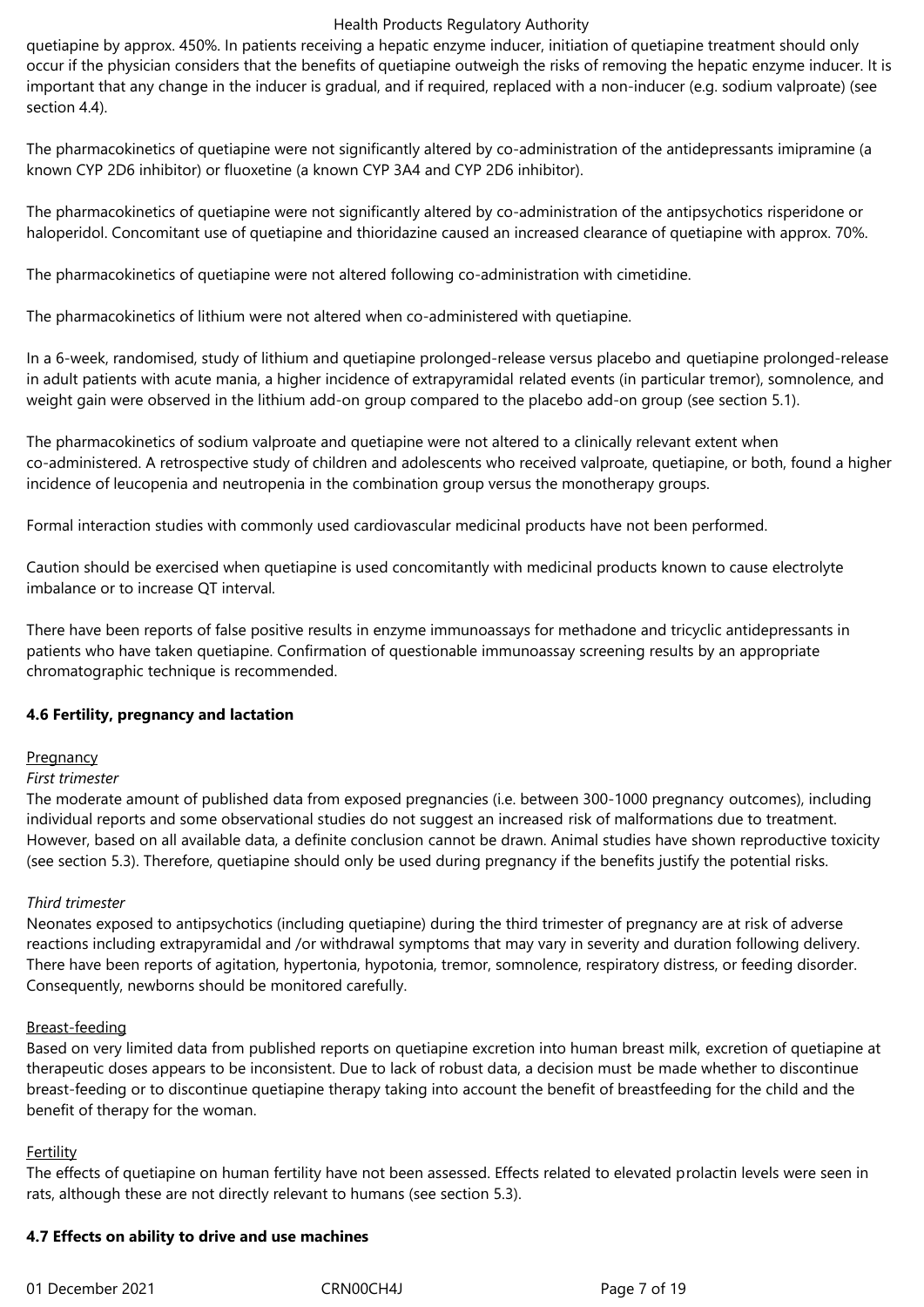Given its primary central nervous system effects, quetiapine may interfere with activities requiring mental alertness. Therefore, patients should be advised not to drive or operate machinery, until individual susceptibility to this is known.

# **4.8 Undesirable effects**

The most commonly reported Adverse Drug Reactions (ADRs) with quetiapine (≥10%) are somnolence, dizziness, headache, dry mouth, withdrawal (discontinuation) symptoms, elevations in serum triglyceride levels, elevations in total cholesterol (predominantly LDL cholesterol), decreases in HDL cholesterol, weight gain, decreased haemoglobin and extrapyramidal symptoms.

The incidences of ADRs associated with quetiapine therapy, are tabulated below (Table 1) according to the format recommended by the Council for International Organisations of Medical Sciences (CIOMS III Working Group; 1995).

## **Table 1: ADRs associated with quetiapine therapy**

The frequencies of adverse events are ranked according to the following: Very common ( $\geq$ 1/10), common ( $\geq$ 1/100 to <1/10), uncommon (≥1/1,000 to <1/100), rare (≥1/10,000 to <1/1,000), very rare (<1/10,000), and not known (cannot be estimated from the available data).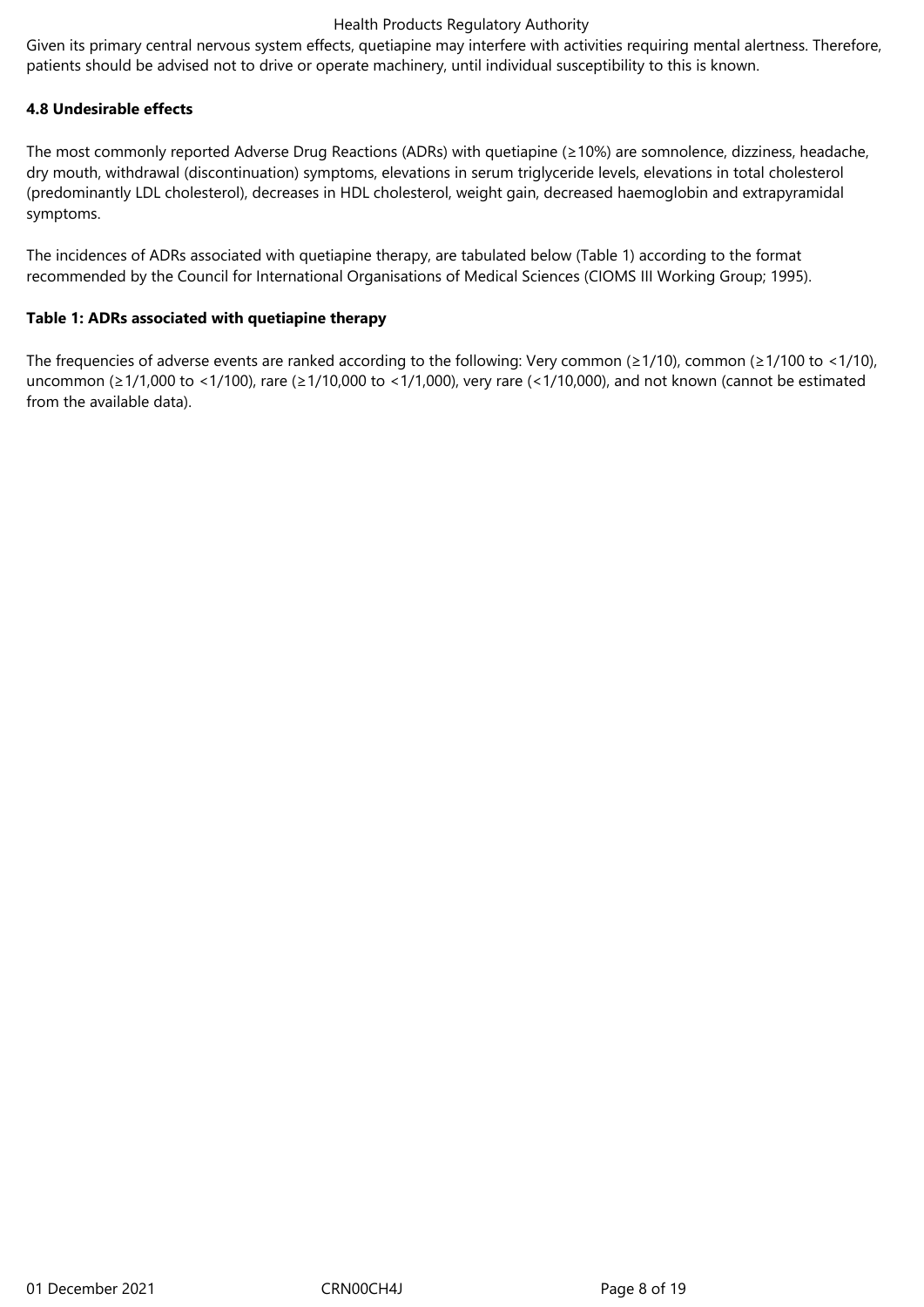| SOC                                               | <b>Very</b><br>Common                                                                                                                                                                                                                         | Common                                                                                                                                                                                    | Uncommon                                                                                                                 | Rare                                                                                                          | <b>Very Rare</b>                                      | Not known |
|---------------------------------------------------|-----------------------------------------------------------------------------------------------------------------------------------------------------------------------------------------------------------------------------------------------|-------------------------------------------------------------------------------------------------------------------------------------------------------------------------------------------|--------------------------------------------------------------------------------------------------------------------------|---------------------------------------------------------------------------------------------------------------|-------------------------------------------------------|-----------|
| <b>Blood</b> and<br>lymphatic system<br>disorders | Decreased<br>haemoglob<br>in <sup>22</sup>                                                                                                                                                                                                    | Leucopenia <sup>1, 28</sup> .<br>decreased<br>neutrophil<br>count.<br>eosinophils<br>increased <sup>27</sup>                                                                              | Neutropenia <sup>1</sup><br>Thrombocyto<br>penia,<br>Anaemia,<br>platelet count<br>decreased <sup>13</sup>               | Agranulocytos<br>$is^{26}$                                                                                    |                                                       |           |
| Immune system<br>disorders                        |                                                                                                                                                                                                                                               |                                                                                                                                                                                           | Hypersensiti<br>vity<br>(including<br>allergic skin<br>reactions)                                                        |                                                                                                               | Anaphylactic<br>reaction <sup>5</sup>                 |           |
| Endocrine<br>disorders                            |                                                                                                                                                                                                                                               | Hyperprolactin<br>aemia <sup>15</sup> ,<br>decreases in<br>total $T_4^{24}$ ,<br>decreases in<br>free $T424$ .<br>decreases in<br>total $T_3^{24}$ ,<br>increases in<br>TSH <sup>24</sup> | Decreases in<br>free $T3^{24}$ ,<br>Hypothyroidi<br>$\text{cm}^{21}$                                                     |                                                                                                               | Inappropriate<br>antidiuretic<br>hormone<br>secretion |           |
| Metabolism and<br>nutritional<br>disorders        | Elevations<br>in serum<br>triglyceride<br>levels <sup>10,30</sup><br>Elevations<br>in total<br>cholesterol<br>(predomina<br>ntly LDL<br>cholesterol<br>11,30<br>Decreases<br>in HDL<br>cholesterol<br>17,30<br>Weight<br>gain <sup>8,30</sup> | Increased<br>appetite, blood<br>glucose<br>increased to<br>hyperglycaemic<br>levels <sup>6,30</sup>                                                                                       | Hyponatraem<br>ia <sup>19</sup> , Diabetes<br>Mellitus <sup>1,5</sup><br>Exacerbation<br>of pre-<br>existing<br>diabetes | Metabolic<br>syndrome <sup>29</sup>                                                                           |                                                       |           |
| Psychiatric<br>disorders                          |                                                                                                                                                                                                                                               | Abnormal<br>dreams and<br>nightmares,<br>Suicidal<br>ideation and<br>suicidal<br>behaviour <sup>20</sup>                                                                                  |                                                                                                                          | Somnambulis<br>m and related<br>reactions such<br>as sleep<br>talking and<br>sleep related<br>eating disorder |                                                       |           |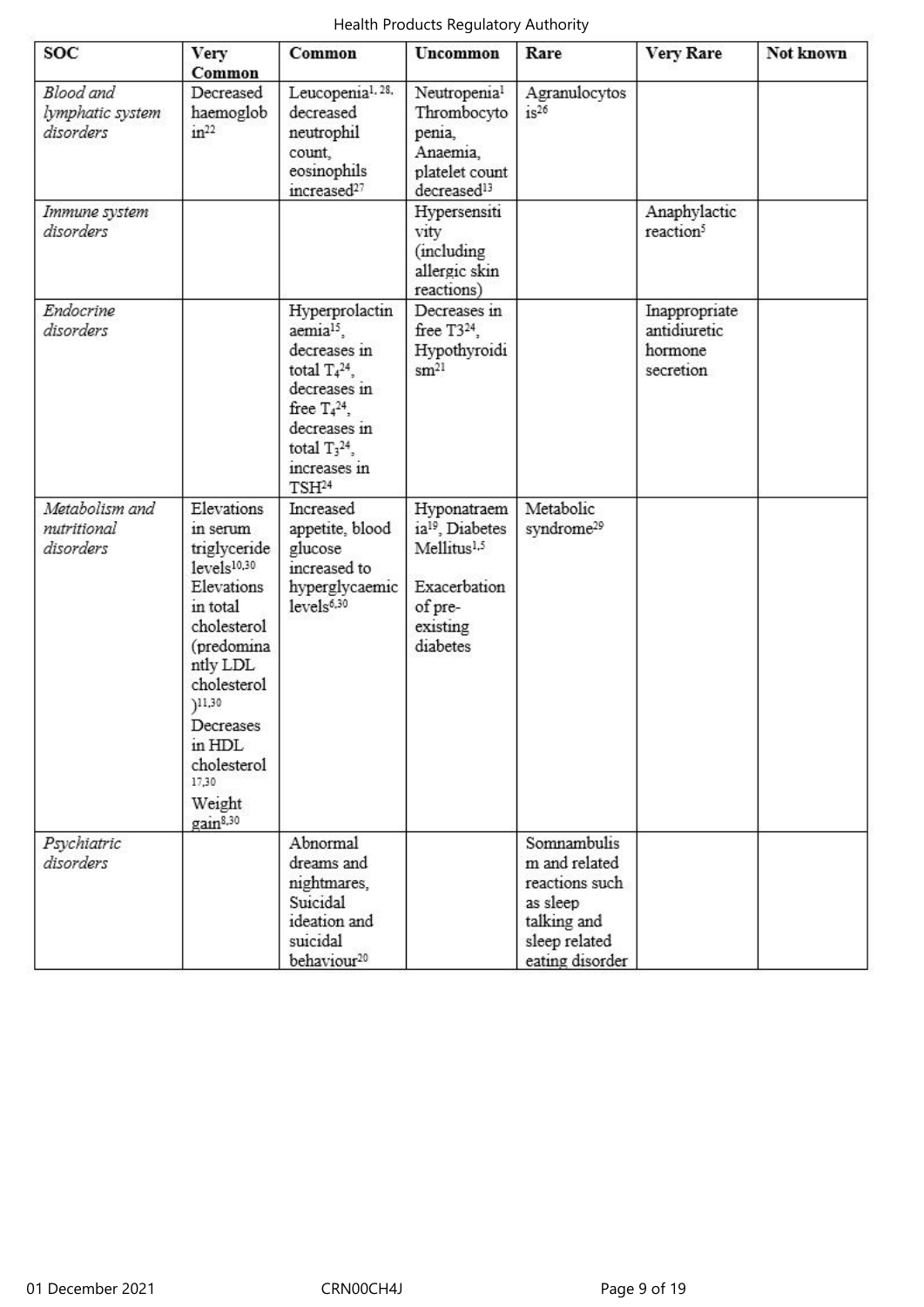| SOC                                                     | Very<br>Common                                                                                                          | Common                                                                                                                        | Uncommon                                                                                                                   | Rare                                                               | <b>Very Rare</b>                                              | Not known                                                                                                                                                                                                                                     |
|---------------------------------------------------------|-------------------------------------------------------------------------------------------------------------------------|-------------------------------------------------------------------------------------------------------------------------------|----------------------------------------------------------------------------------------------------------------------------|--------------------------------------------------------------------|---------------------------------------------------------------|-----------------------------------------------------------------------------------------------------------------------------------------------------------------------------------------------------------------------------------------------|
| Nervous <i>kystem</i><br>disorders                      | Dizziness4.<br>$^{16}$<br>somnolenc<br>$e^{2.16}$ .<br>headache.<br>Extrapyra<br>midal<br>symptoms <sup>1</sup> .<br>21 | Dysarthria                                                                                                                    | Seizure <sup>1</sup> ,<br>Restless legs<br>syndrome,<br>Tardive<br>dyskinesia <sup>1, 5</sup> ,<br>Syncope <sup>4,16</sup> |                                                                    |                                                               |                                                                                                                                                                                                                                               |
| Eye Disorders                                           |                                                                                                                         | Vision blurred                                                                                                                |                                                                                                                            |                                                                    |                                                               |                                                                                                                                                                                                                                               |
| Cardiac disorders                                       |                                                                                                                         | Tachycardia <sup>4</sup> ,<br>Palpitations <sup>23</sup>                                                                      | QT<br>prolongation <sup>1</sup> .<br>18<br>Bradycardia <sup>3</sup><br>$\mathfrak{D}^{\circ}$                              |                                                                    |                                                               | Cardiomyop<br>athy,<br>Myocarditis                                                                                                                                                                                                            |
| Vascular disorders                                      |                                                                                                                         | Orthostatic<br>hypotension4,16                                                                                                |                                                                                                                            | Venous<br>thromboembol<br>isml                                     |                                                               | Stroke <sup>33</sup>                                                                                                                                                                                                                          |
| Respiratory,<br>thoracic and<br>mediastinal<br>disorder |                                                                                                                         | Dyspnoea <sup>23</sup>                                                                                                        | Rhinitis                                                                                                                   |                                                                    |                                                               |                                                                                                                                                                                                                                               |
| Gastrointestinal<br>disorders                           | Dry mouth                                                                                                               | Constipation,<br>dyspepsia,<br>vomiting <sup>25</sup>                                                                         | Dysphagia <sup>7</sup>                                                                                                     | Pancreatitis <sup>1</sup> ,<br>Intestinal<br>obstruction/Ile<br>us |                                                               |                                                                                                                                                                                                                                               |
| Hepato-biliary<br>disorders                             |                                                                                                                         | Elevations in<br>serum alanine<br>aminotransferas<br>e (ALT) <sup>3</sup><br>Elevations in<br>gamma-GT<br>levels <sup>3</sup> | Elevations in<br>serum<br>aspartate<br>aminotransfe<br>$rase(AST)^3$                                                       | Jaundice <sup>5</sup> ,<br>Hepatitis                               |                                                               |                                                                                                                                                                                                                                               |
| Skin and<br>subcutaneous<br>tissue disorders            |                                                                                                                         |                                                                                                                               |                                                                                                                            |                                                                    | Angioedema <sup>5</sup> ,<br>Stevens-<br>Johnson<br>syndrome5 | Toxic<br>Epidermal<br>Necrolysis,<br>Erythema<br>Multiforme.<br>Acute<br>Generalized<br>Exanthemato<br>us Pustulosis<br>(AGEP),<br>Drug<br>Reaction<br>with<br>Eosinophilia<br>and Systemic<br>Symptoms<br>(DRESS)<br>Cutaneous<br>vasculitis |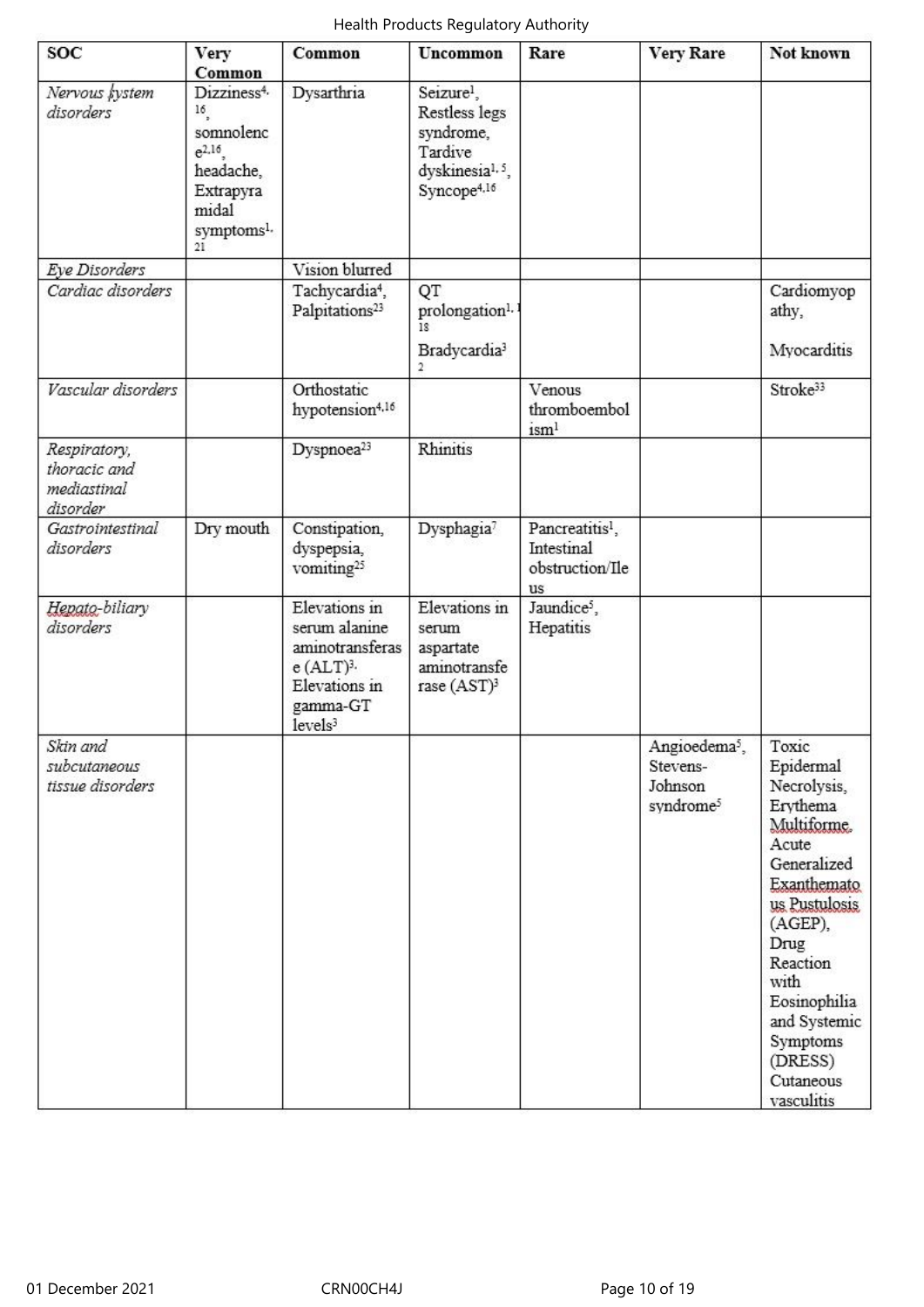| SOC                                                        | Very<br>Common                                                     | Common                                                              | Uncommon              | Rare                                                                        | <b>Very Rare</b>   | Not known                                                |
|------------------------------------------------------------|--------------------------------------------------------------------|---------------------------------------------------------------------|-----------------------|-----------------------------------------------------------------------------|--------------------|----------------------------------------------------------|
| Musculoskeletal<br>and connective<br>tissue disorders      |                                                                    |                                                                     |                       |                                                                             | Rhabdomyolys<br>is |                                                          |
| Renal and urinary<br>disorders                             |                                                                    |                                                                     | Urinary<br>retention  |                                                                             |                    |                                                          |
| Pregnancy,<br>puerperium and<br>perinatal<br>conditions    |                                                                    |                                                                     |                       |                                                                             |                    | Drug<br>withdrawal<br>syndrome<br>neonatal <sup>31</sup> |
| Reproductive<br>system and breast<br>disorders             |                                                                    |                                                                     | Sexual<br>dysfunction | Priapism,<br>galactorrhoea.<br>breast<br>swelling,<br>menstrual<br>disorder |                    |                                                          |
| General disorders<br>and administration<br>site conditions | Withdrawa<br>(discontinu<br>ation)<br>symptoms <sup>1</sup> .<br>9 | Mild asthenia,<br>peripheral<br>oedema,<br>irritability,<br>pyrexia |                       | Neuroleptic<br>malignant<br>syndrome <sup>1</sup> ,<br>hypothermia          |                    |                                                          |
| Investigations                                             |                                                                    |                                                                     |                       | Elevations in<br>blood creatine<br>phosphokinase<br>14                      |                    |                                                          |

1. See section 4.4

2. Somnolence may occur, usually during the first two weeks of treatment and generally resolves with the continued administration of quetiapine.

3. Asymptomatic elevations (shift from normal to > 3X ULN at any time) in serum transaminase (ALT, AST) or gamma-GT-levels have been observed in some patients administered quetiapine. These elevations were usually reversible on continued quetiapine treatment.

4. As with other antipsychotics with alpha<sub>1</sub> adrenergic blocking activity, quetiapine may commonly induce orthostatic hypotension, associated with dizziness, tachycardia and, in some patients, syncope, especially during the initial dose-titration period (see section 4.4).

5. Calculation of frequency for these ADR's have been taken from post marketing data only.

6. Fasting blood glucose ≥126 mg/dL (≥7.0 mmol/L) or a non-fasting blood glucose ≥200 mg/dL (≥11.1 mmol/L) on at least one occasion.

7. An increase in the rate of dysphagia with quetiapine vs. placebo was only observed in the clinical trials in bipolar depression.

8. Based on > 7% increase in body weight from baseline. Occurs predominantly during the early weeks of treatment in adults. 9. The following withdrawal symptoms have been observed most frequently in acute placebo-controlled, monotherapy clinical

trials, which evaluated discontinuation symptoms: insomnia, nausea, headache, diarrhoea, vomiting, dizziness, and irritability. The incidence of these reactions had decreased significantly after 1 week post-discontinuation.

10. Triglycerides ≥200 mg/dL (≥2.258 mmol/L) (patients ≥18 years of age) or ≥150 mg/dL (≥1.694 mmol/L) (patients <18 years of age) on at least one occasion.

11. Cholesterol ≥240 mg/dL (≥6.2064 mmol/L) (patients ≥18 years of age) or ≥200 mg/dL (≥5.172 mmol/L) (patients <18 years of age) on at least one occasion. An increase in LDL cholesterol of ≥30 mg/dL (≥0.769 mmol/L) has been very commonly observed. Mean change among patients who had this increase was 41.7 mg/dL ( $\geq$ 1.07 mmol/L).

12. See text below

13. Platelets ≤100 x 10<sup>9</sup> /L on at least one occasion

14. Based on clinical trial adverse event reports of blood creatine phosphokinase increase not associated with neuroleptic malignant syndrome

15. Prolactin levels (patients >18 years of age): >20 micrograms/L (>869.56pmol/L) males; >30 micrograms/L (>1304.34 pmol/L) females at any time

16. May lead to falls

17. HDL cholesterol: <40mg/dL (1.025mmol/L) males; <50mg/dL (1.282 mmol/L) females at any time.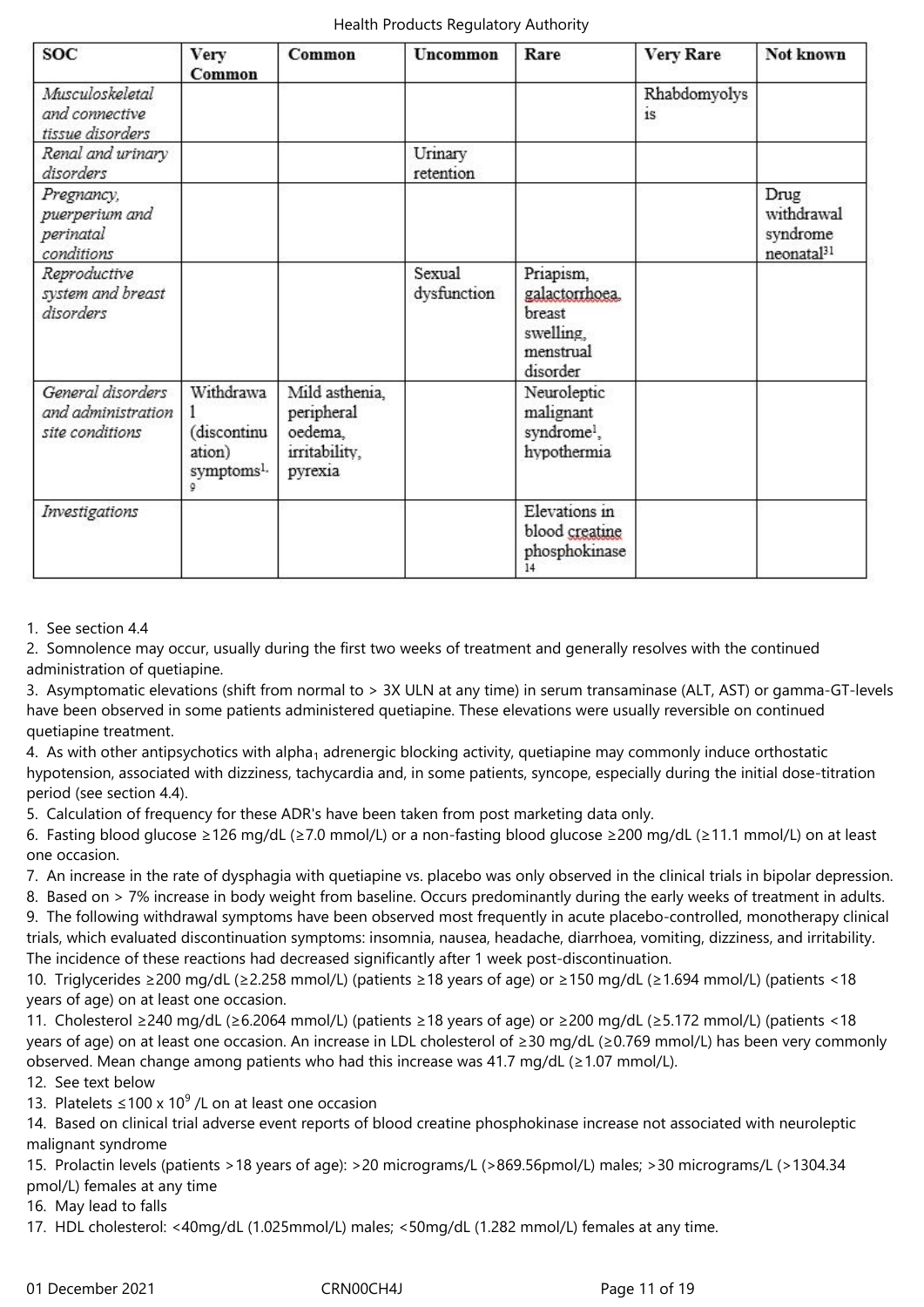18. Incidence of patients who have a QTc shift from <450 msec to ≥450 msec with a ≥30 msec increase. In placebo-controlled trials with quetiapine the mean change and the incidence of patients who have a shift to a clinically significant level is similar between quetiapine and placebo

19. Shift from >132 mmol/L to ≤132 mmol/L on at least one occasion.

20. Cases of suicidal ideation and suicidal behaviours have been reported during quetiapine therapy or early after treatment discontinuation (see sections 4.4 and 5.1).

21. See Section 5.1

22. Decreased haemoglobin to ≤13 g/dL (8.07 mmol/L) males, ≤12 g/dL (7.45 mmol/L) females on at least one occasion occurred in 11% of quetiapine patients in all trials including open label extensions. For these patients, the mean maximum decrease in haemoglobin at any time was -1.50 g/dL.

23. These reports often occurred in the setting of tachycardia, dizziness, orthostatic hypotension, and/or underlying cardiac/respiratory disease.

24. Based on shifts from normal baseline to potentially clinically important value at any time post-baseline in all trials. Shifts in total  $T_{4}$ , free  $T_{4}$ , total  $T_{3}$  and free  $T_{3}$  are defined as <0.8 x LLN (pmol/L) and shift in TSH is > 5 mIU/L at any time.

25. Based upon the increased rate of vomiting in elderly patients ( $\geq 65$  years of age).

26. Based on shift in neutrophils from >=1.5 x 10<sup>9</sup>/L at baseline to <0.5 x 10<sup>9</sup>/L at any time during treatment and based on patients with severe neutropenia (<0.5 x 10<sup>9</sup>/L) and infection during all quetiapine clinical trials (see section 4.4).

27. Based on shifts from normal baseline to potentially clinically important value at any time post-baseline in all trials. Shifts in eosinophils are defined as >1 x 10<sup>9</sup> cells/L at any time.

28. Based on shifts from normal baseline to potentially clinically important value at any time post-baseline in all trials. Shifts in WBCs are defined as  $\leq 3x$  10<sup>9</sup> cells/L at any time.

29. Based on adverse event reports of metabolic syndrome from all clinical trials with quetiapine.

30. In some patients, a worsening of more than one of the metabolic factors of weight, blood glucose and lipids was observed in clinical studies (see section 4.4).

31. See section 4.6.

32. May occur at or near initiation of treatment and be associated with hypotension and/or syncope. Frequency based on adverse event reports of bradycardia and related events in all clinical trials with quetiapine.

33. Based on one retrospective non-randomised epidemiological study.

Severe cutaneous adverse reactions (SCARs), including Stevens-Johnson syndrome (SJS), toxic epidermal necrolysis (TEN), drug reaction with eosinophilia and systemic symptoms (DRESS) have been reported in association with quetiapine treatment.

Cases of QT prolongation, ventricular arrhythmia, sudden unexplained death, cardiac arrest and torsades de pointes have been reported with the use of neuroleptics and are considered class effects.

# *Paediatric population*

The same ADRs described above for adults should be considered for children and adolescents. The following table summarises ADRs that occur in a higher frequency category in children and adolescent patients (10-17 years of age) than in the adult population or ADRs that have not been identified in the adult population.

# **Table 2: ADRs in children and adolescents associated with quetiapine therapy that occur in a higher frequency than adults, or not identified in the adult population**

The frequencies of adverse events are ranked according to the following: Very common ( $\geq$ 1/10), common ( $\geq$ 1/100 to <1/10), uncommon (≥1/1,000 to <1/100), rare (≥1/10,000 to <1/1,000) and very rare (<1/10,000).

| <b>SOC</b>                                              | <b>Very Common</b>                       | Common                    |
|---------------------------------------------------------|------------------------------------------|---------------------------|
| Endocrine disorders                                     | Elevations in prolactin <sup>1</sup>     |                           |
| Metabolism and nutritional<br>disorders                 | Increased appetite                       |                           |
| Nervous system disorders                                | Extrapyramidal symptoms <sup>3, 4</sup>  | Syncope                   |
| Vascular disorders                                      | Increases in blood pressure <sup>2</sup> |                           |
| Respiratory, thoracic and<br>mediastinal disorders      |                                          | Rhinitis                  |
| Gastrointestinal disorders                              | Vomiting                                 |                           |
| General disorders and<br>administration site conditions |                                          | Irritability <sup>3</sup> |

1. Prolactin levels (patients < 18 years of age): >20 micrograms/L (>869.56 pmol/L) males; >26 micrograms/L (>1130.428 pmol/L) females at any time. Less than 1% of patients had an increase to a prolactin level >100 micrograms/L.

01 December 2021 CRN00CH4J CRNO0CH4J Page 12 of 19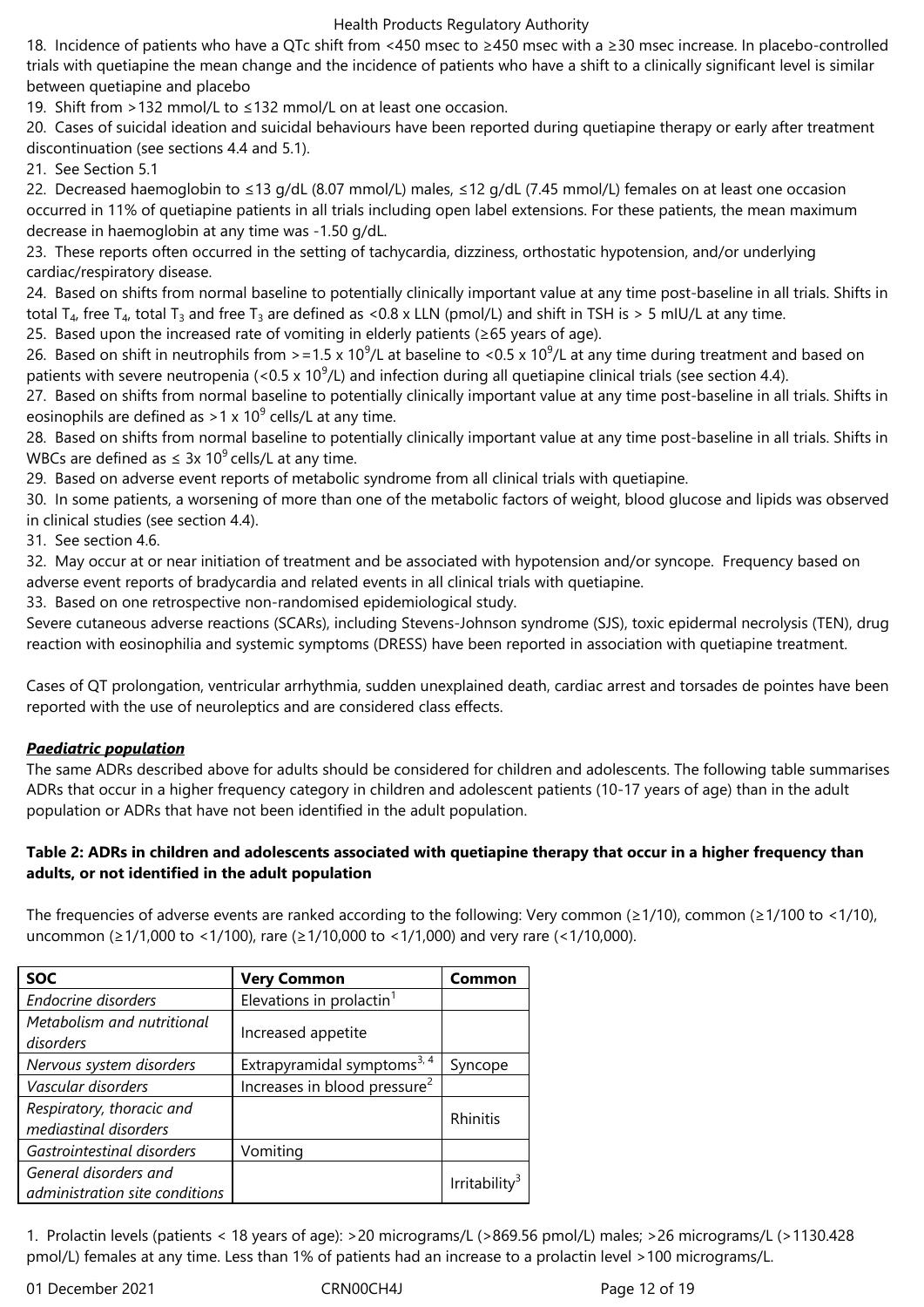in children and adolescents.

3. Note: The frequency is consistent to that observed in adults, but might be associated with different clinical implications in

children and adolescents as compared to adults.

4. See section 5.1.

# **Reporting of suspected adverse reactions:**

Reporting suspected adverse reactions after authorisation of the medicinal product is important. It allows continued monitoring of the benefit/risk balance of the medicinal product. Healthcare professionals are asked to report any suspected adverse reactions via HPRA Pharmacovigilance,

Website: www.hpra.ie;

## **4.9 Overdose**

## **Sympto[ms](http://www.hpra.ie/)**

In general, reported signs and symptoms were those resulting from an exaggeration of the active substance's known pharmacological effects, i.e., drowsiness and sedation, tachycardia and hypotension and anti-cholinergic effects.

Overdose could lead to QT-prolongation, seizures, status epilepticus, rhabdomyolysis, respiratory depression, urinary retention, confusion, delirium and/or agitation, coma and death.

Patients with pre-existing severe cardiovascular disease may be at an increased risk of the effects of overdose (see section 4.4, Orthostatic hypotension).

### **Management of overdose**

There is no specific antidote to quetiapine. In cases of severe signs, the possibility of multiple drug involvement should be considered, and intensive care procedures are recommended, including establishing and maintaining a patent airway, ensuring adequate oxygenation and ventilation, and monitoring and support of the cardiovascular system.

Based on public literature, patients with delirium and agitation and a clear anticholinergic syndrome may be treated with physostigmine, 1-2 mg (under continuous ECG monitoring). This is not recommended as standard treatment, because of potential negative effect of physostigmine on cardiac conductance. Physostigmine may be used if there are no ECG aberrations. Do not use physostigmine in case of dysrhythmias, any degree of heart block or QRS-widening.

Whilst the prevention of absorption in overdose has not been investigated, gastric lavage can be indicated in severe poisonings and if possible to perform within one hour of ingestion. The administration of activated charcoal should be considered.

In cases of quetiapine overdose, refractory hypotension should be treated with appropriate measures such as intravenous fluids and/or sympathomimetic agents. Epinephrine and dopamine should be avoided, since beta stimulation may worsen hypotension in the setting of quetiapine-induced alpha blockade.

Close medical supervision and monitoring should be continued until the patient recovers.

### **5 PHARMACOLOGICAL PROPERTIES**

### **5.1 Pharmacodynamic properties**

Pharmacotherapeutic group: Nervous system. Psycholeptics; Diazepines, oxazepines, thiazepines and oxepines. ATC code: N05A H04

### *Mechanism of action*

Quetiapine is an atypical antipsychotic agent. Quetiapine and the active human plasma metabolite, norquetiapine interact with a broad range of neurotransmitter receptors. Quetiapine and norquetiapine exhibit affinity for brain serotonin (5HT<sub>2</sub>) and dopamine  $D_1$ - and  $D_2$ - receptors. It is this combination of receptor antagonism with a higher selectivity for 5HT<sub>2</sub> relative to  $D_2$ receptors, which is believed to contribute to the clinical antipsychotic properties and low extrapyramidal side effect (EPS) liability of quetiapine compared to typical antipsychotics. Quetiapine and norquetiapine have no

01 December 2021 CRN00CH4J CRN00CH4J Page 13 of 19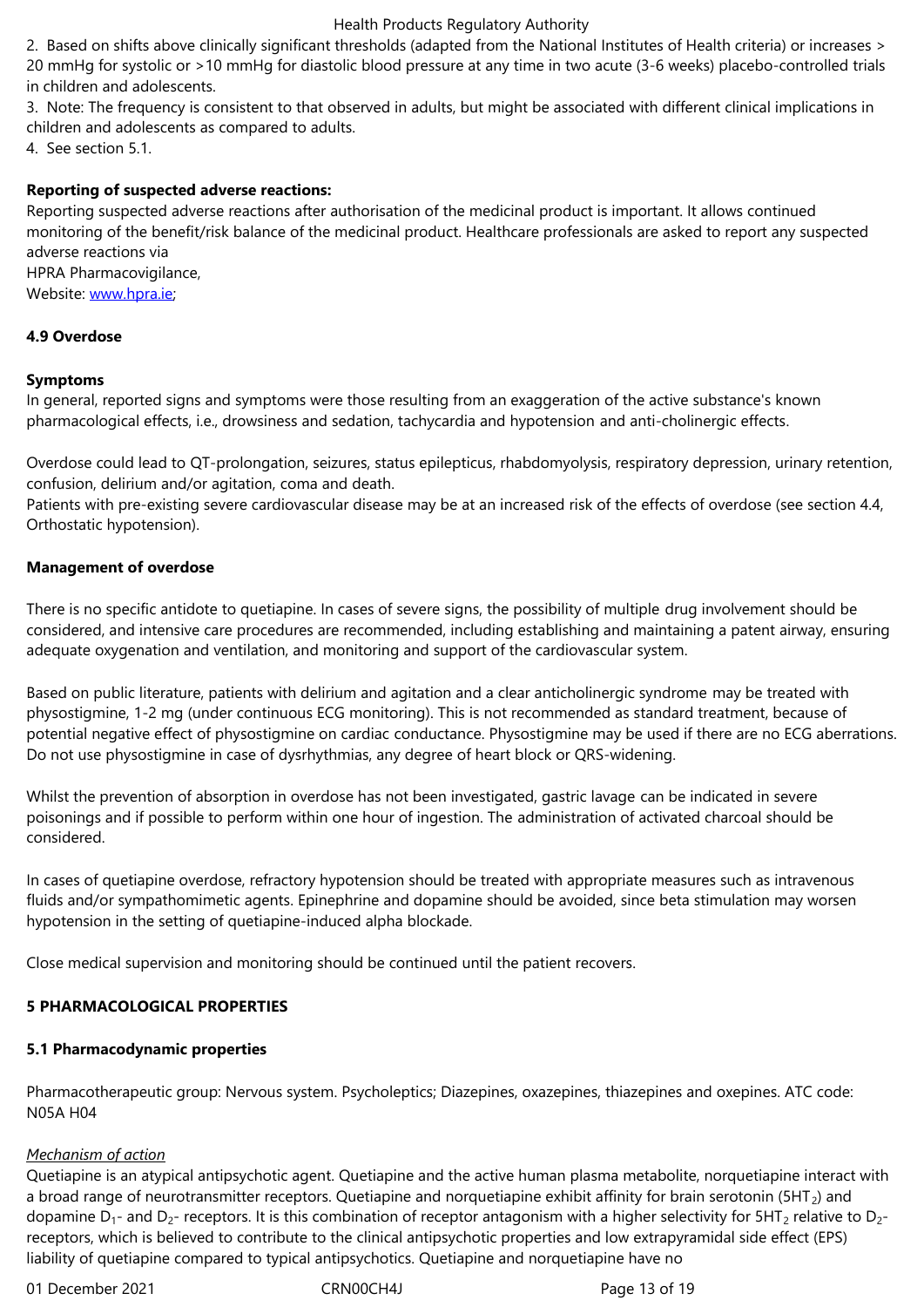appreciable affinity at benzodiazepine receptors but high affinity at histaminergic and adrenergic alpha<sub>1</sub> receptors, moderate affinity at adrenergic alpha<sub>2</sub> receptors. Quetiapine also has low or no affinity for muscarinic receptors, while norquetiapine has moderate to high affinity at several muscarinic receptors, which may explain anticholinergic (muscarinic effects). Inhibition of NET and partial agonist action at 5HT1A sites by norquetiapine may contribute to quetiapine's therapeutic efficacy as an antidepressant.

## *Pharmacodynamic effects*

Quetiapine is active in tests for antipsychotic activity, such as conditioned avoidance. It also blocks the action of dopamine agonists, measured either behaviourally or electrophysiologically, and elevates dopamine metabolite concentrations, a neurochemical index of  $D_2$ -receptor blockade.

In pre-clinical tests predictive of EPS, quetiapine is unlike typical antipsychotics and has an atypical profile. Quetiapine does not produce dopamine D<sub>2</sub>-receptor supersensitivity after chronic administration. Quetiapine produces only weak catalepsy at effective dopamine  $D<sub>2</sub>$ -receptor blocking doses. Quetiapine demonstrates selectivity for the limbic system by producing depolarisation blockade of the mesolimbic but not the nigrostriatal dopamine-containing neurones following chronic administration. Quetiapine exhibits minimal dystonic liability in haloperidol-sensitised or drug-naive Cebus monkeys after acute and chronic administration (see section 4.8).

# *Clinical efficacy*

## *Schizophrenia*

In three placebo-controlled clinical trials, in patients with schizophrenia, using variable doses of quetiapine, there were no differences between the quetiapine and placebo treatment groups in the incidence of EPS or concomitant use of anticholinergics. A placebo-controlled trial evaluating fixed doses of quetiapine across the range of 75 to 750 mg/day showed no evidence of an increase in EPS or the use of concomitant anticholinergics. The long-term efficacy of quetiapine immediate-release in prevention of schizophrenic relapses has not been verified in blinded clinical trials. In open label trials, in patients with schizophrenia, quetiapine was effective in maintaining the clinical improvement during continuation therapy in patients who showed an initial treatment response, suggesting some long-term efficacy.

## *Bipolar Disorder*

In four placebo-controlled clinical trials, evaluating doses of quetiapine up to 800 mg/day for the treatment of moderate to severe manic episodes, two each in monotherapy and as combination therapy to lithium or divalproex, there were no differences between the quetiapine and placebo treatment groups in the incidence of EPS or concomitant use of anticholinergics.

In the treatment of moderate to severe manic episodes, quetiapine demonstrated superior efficacy to placebo in reduction of manic symptoms at 3 and 12 weeks, in two monotherapy trials.

There are no data from long-term studies to demonstrate quetiapine's effectiveness in preventing subsequent manic or depressive episodes. Quetiapine data in combination with divalproex or lithium in acute moderate to severe manic episodes at 3 and 6 weeks is limited, however, combination therapy was well tolerated. The data showed an additive effect at week 3. A second study did not demonstrate an additive effect at week 6.

The mean last week median dose of quetiapine in responders, was approximately 600 mg/day and approximately 85% of the responders were in the dose range of 400 to 800 mg/day.

In 4 clinical trials with a duration of 8 weeks in patients with moderate to severe depressive episodes in bipolar I or bipolar II disorder, quetiapine immediate-release 300 mg and 600 mg was significantly superior to placebo treated patients for the relevant outcome measures: mean improvement on the MADRS and for response defined as at least a 50% improvement in MADRS total score from baseline. There was no difference in magnitude of effect between the patients who received 300 mg quetiapine immediate release and those who received 600 mg dose.

In the continuation phase in two of these studies, it was demonstrated that long-term treatment, of patients who responded on quetiapine immediate-release 300 or 600 mg, was efficacious compared to placebo treatment with respect to depressive symptoms, but not with regard to manic symptoms.

In two recurrence prevention studies evaluating quetiapine in combination with mood stabilisers, in patients with manic, depressed or mixed mood episodes, the combination with quetiapine was superior to mood stabilisers monotherapy in increasing the time to recurrence of any mood event (manic, mixed or depressed). Quetiapine was administered twice-daily totalling 400 mg to 800 mg a day as combination therapy to lithium or valproate.

01 December 2021 CRN00CH4J CRNO0CH4J Page 14 of 19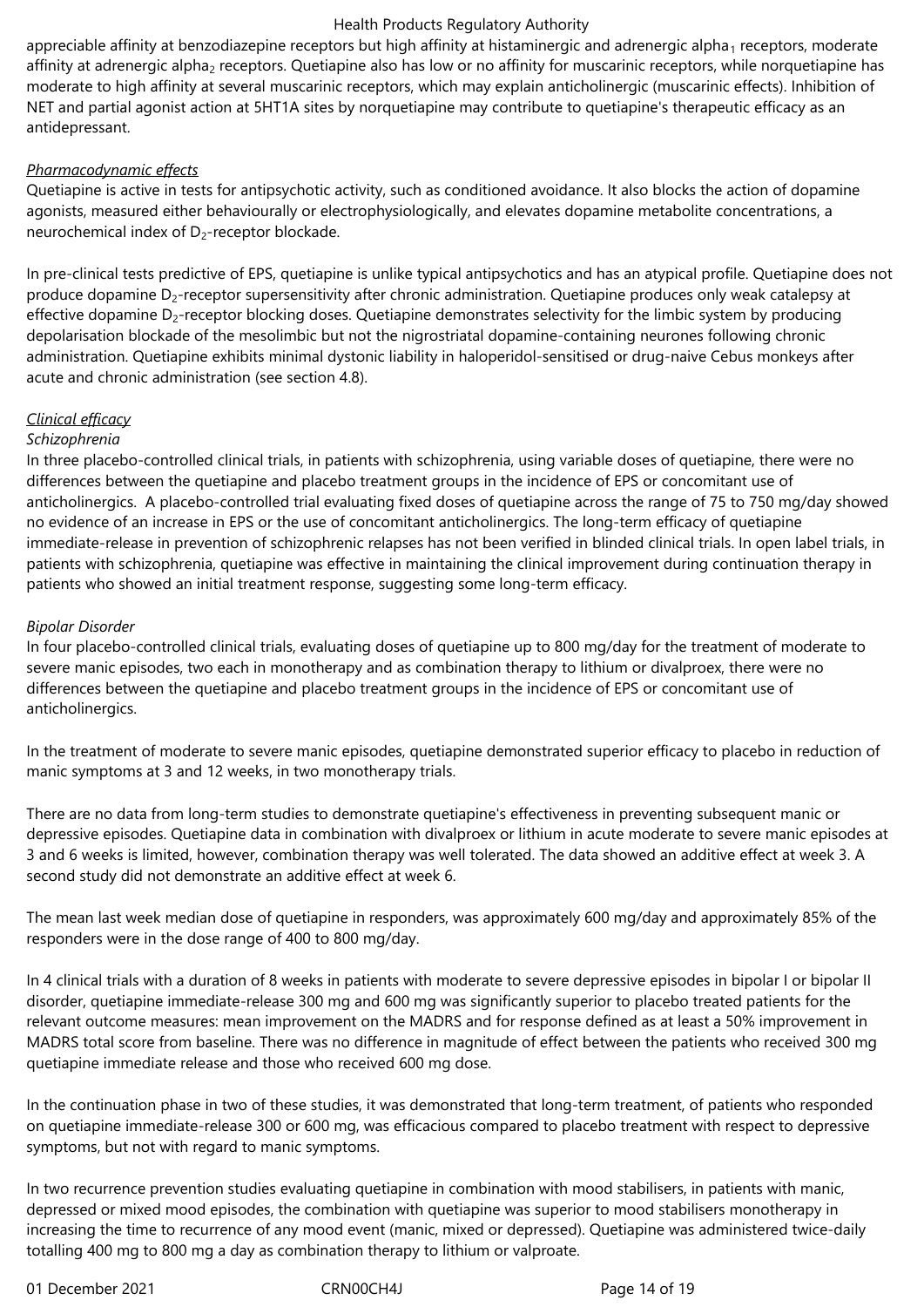In a 6-week, randomised, study of lithium and quetiapine prolonged-release versus placebo and quetiapine prolonged-release in adult patients with acute mania, the difference in YMRS mean improvement between the lithium add-on group and the placebo add-on group was 2.8 points and the difference in % responders (defined as 50% improvement from baseline on the YMRS) was 11% (79% in the lithium add-on group vs. 68% in the placebo add-on group).

In one long-term study (up to 2 years treatment) evaluating recurrence prevention in patients with manic, depressed or mixed mood episodes quetiapine was superior to placebo in increasing the time to recurrence of any mood event (manic, mixed or depressed), in patients with bipolar I disorder. The number of patients with a mood event was 91 (22.5%) in the quetiapine group, 208 (51.5%) in the placebo group and 95 (26.1%) in the lithium treatment groups respectively. In patients who responded to quetiapine, when comparing continued treatment with quetiapine to switching to lithium, the results indicated that a switch to lithium treatment does not appear to be associated with an increased time to recurrence of a mood event.

Clinical trials have demonstrated that quetiapine is effective in schizophrenia and mania when given twice a day, although quetiapine has a pharmacokinetic half-life of approximately 7 hours. This is further supported by the data from a positron emission tomography (PET) study, which identified that for quetiapine,  $5-HT_2$ - and  $D_2$ -receptor occupancy are maintained for up to 12 hours. The safety and efficacy of doses greater than 800 mg/day have not been evaluated.

## *Clinical safety*

In short-term, placebo-controlled clinical trials in schizophrenia and bipolar mania the aggregated incidence of extrapyramidal symptoms was similar to placebo (schizophrenia: 7.8% for quetiapine and 8.0% for placebo; bipolar mania: 11.2% for quetiapine and 11.4% for placebo). Higher rates of extrapyramidal symptoms were seen in quetiapine treated patients compared to those treated with placebo in short-term, placebo-controlled clinical trials in MDD and bipolar depression. In short-term, placebo-controlled bipolar depression trials the aggregated incidence of extrapyramidal symptoms was 8.9% for quetiapine compared to 3.8% for placebo. In short-term, placebo-controlled monotherapy clinical trials in major depressive disorder the aggregated incidence of extrapyramidal symptoms was 5.4% for quetiapine prolonged-release and 3.2% for placebo. In a short-term placebo-controlled monotherapy trial in elderly patients with major depressive disorder, the aggregated incidence of extrapyramidal symptoms was 9.0% for quetiapine prolonged-release and 2.3% for placebo. In both bipolar depression and MDD, the incidence of the individual adverse events (e.g., akathisia, extrapyramidal disorder, tremor, dyskinesia, dystonia, restlessness, muscle contractions involuntary, psychomotor hyperactivity and muscle rigidity) did not exceed 4% in any treatment group.

In short term, fixed dose (50mg/d to 800 mg/d), placebo-controlled studies (ranging from 3 to 8 weeks), the mean weight gain for quetiapine-treated patients ranged from 0.8 kg for the 50 mg daily dose to 1.4 kg for the 600 mg daily dose (with lower gain for the 800 mg daily dose), compared to 0.2 kg for the placebo treated patients. The percentage of quetiapine treated patients who gained ≥7% of body weight ranged from 5.3% for the 50 mg daily dose to 15.5% for the 400 mg daily dose (with lower gain for the 600 and 800 mg daily doses), compared to 3.7% for placebo treated patients.

A 6-week, randomised, study of lithium and quetiapine prolonged-release versus placebo and quetiapine prolonged-release in adult patients with acute mania indicated that the combination of quetiapine prolonged-release with lithium leads to more adverse events (63% versus 48% in quetiapine prolonged-release in combination with placebo). The safety results showed a higher incidence of extrapyramidal symptoms reported in 16.8% of patients in the lithium add-on group and 6.6% in the placebo add-on group, the majority of which consisted of tremor, reported in 15.6% of the patients in the lithium add-on group and 4.9% in the placebo add-on group. The incidence of somnolence was higher in the quetiapine prolonged-release with lithium add-on group (12.7%) compared to the quetiapine prolonged-release with the placebo add-on group (5.5%). In addition, a higher percentage of patients treated in the lithium add-on group (8.0%) had weight gain (≥7%) at the end of treatment compared to patients in the placebo add-on group (4.7%).

Longer term relapse prevention trials had an open label period (ranging from 4 to 36 weeks) during which patients were treated with quetiapine, followed by a randomized withdrawal period during which patients were randomised to quetiapine or placebo. For patients who were randomized to quetiapine, the mean weight gain during the open label period was 2.56 kg, and by week 48 of the randomized period, the mean weight gain was 3.22 kg, compared to open label baseline. For patients who were randomized to placebo, the mean weight gain during the open label period was 2.39 kg, and by week 48 of the randomised period the mean weight gain was 0.89 kg, compared to open label baseline.

In placebo-controlled studies in elderly patients with dementia-related psychosis, the incidence of cerebrovascular adverse events per 100 patient years was not higher in quetiapine-treated patients than in placebo-treated patients.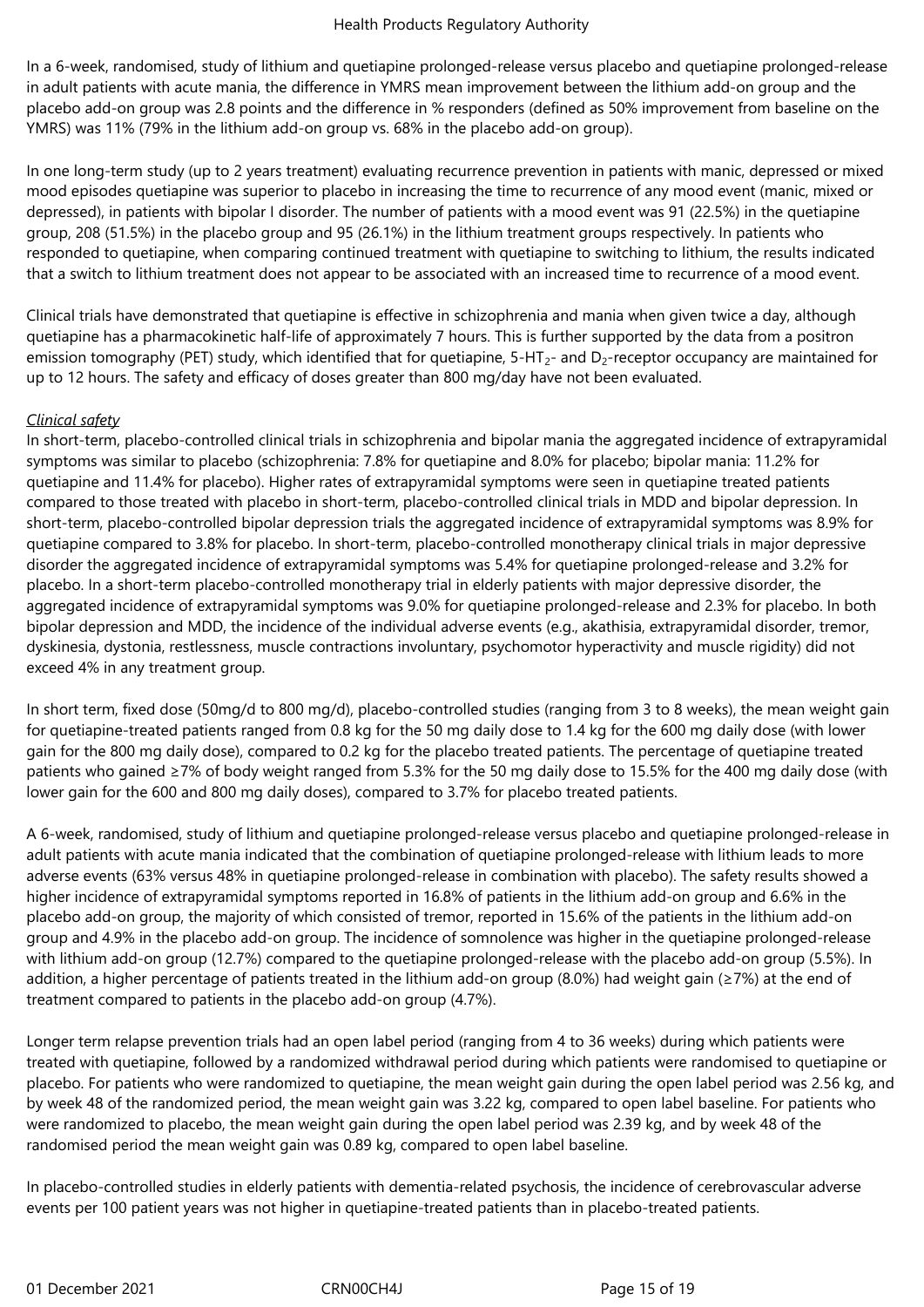In all short-term placebo-controlled monotherapy trials in patients with a baseline neutrophil count ≥ 1.5 x 10<sup>9</sup>/L, the incidence of at least one occurrence of a shift to neutrophil count <1.5 x 10<sup>9</sup>/L, was 1. 9% in patients treated with quetiapine compared to 1. 5% in placebo-treated patients. The incidence of shifts to >0.5 - <1.0 x 10<sup>9</sup>/L was the same (0.2%) in patients treated with quetiapine as with placebo-treated patients. In all clinical trials (placebo-controlled, open-label, active comparator) in patients with a baseline neutrophil count ≥1.5 x 10<sup>9</sup>/L, the incidence of at least one occurrence of a shift to neutrophil count <1.5 x 10<sup>9</sup>/L was 2.9% and to <0.5 x 10<sup>9</sup>/L was 0.21% in patients treated with quetiapine.

Quetiapine treatment was associated with dose-related decreases in thyroid hormone levels. The incidences of shifts in TSH was 3.2% for quetiapine versus 2.7% for placebo. The incidence of reciprocal, potentially clinically significant shifts of both  $T_3$  or  $T<sub>4</sub>$  and TSH in these trials were rare and the observed changes in thyroid hormone levels were not associated with clinically symptomatic hypothyroidism.

The reduction in total and free  $T_4$  was maximal within the first six weeks of quetiapine treatment, with no further reduction during long-term treatment. For about 2/3 of all cases, cessation of quetiapine treatment was associated with a reversal of the effects on total and free  $T_{4}$ , irrespective of the duration of treatment.

## *Cataracts/lens opacities*

In a clinical trial to evaluate the cataractogenic potential of quetiapine (200-800 mg/day) versus risperidone (2-8 mg/day) in patients with schizophrenia or schizoaffective disorder, the percentage of patients with increased lens opacity grade was not higher in quetiapine (4%) compared with risperidone (10%), for patients with at least 21 months of exposure.

# *Paediatric population*

## *Clinical efficacy*

The efficacy and safety of quetiapine was studied in a 3-week placebo controlled study for the treatment of mania (n= 284 patients from the US, aged 10-17). About 45% of the patient population had an additional diagnosis of ADHD. In addition, a 6-week placebo controlled study for the treatment of schizophrenia (n = 222 patients, aged 13-17) was performed. In both studies, patients with known lack of response to quetiapine were excluded. Treatment with quetiapine was initiated at 50 mg/day and on day 2 increased to 100 mg/day; subsequently the dose was titrated to a target dose (mania 400-600 mg/day; schizophrenia 400-800 mg/day) using increments of 100 mg/day given two or three times daily.

In the mania study, the difference in LS mean change from baseline in YMRS total score (active minus placebo) was –5.21 for quetiapine 400 mg/day and –6.56 for quetiapine 600 mg/day. Responder rates (YMRS improvement ≥50%) were 64% for quetiapine 400 mg/day, 58% for 600 mg/day and 37% in the placebo arm.

In the schizophrenia study, the difference in LS mean change from baseline in PANSS total score (active minus placebo) was –8.16 for quetiapine 400 mg/day and –9.29 for quetiapine 800 mg/day. Neither low dose (400 mg/day) nor high dose regimen (800 mg/day) quetiapine was superior to placebo with respect to the percentage of patients achieving response, defined as ≥30% reduction from baseline in PANSS total score. Both in mania and schizophrenia higher doses resulted in numerically lower response rates.

In a third short-term placebo-controlled monotherapy trial with quetiapine prolonged-release in children and adolescent patients (10-17 years of age) with bipolar depression, efficacy was not demonstrated.

No data are available on maintenance of effect or recurrence prevention in this age group.

### *Clinical safety*

In the short-term paediatric trials with quetiapine described above, the rates of EPS in the active arm vs. placebo were 12.9% vs. 5.3% in the schizophrenia trial, 3.6% vs. 1.1% in the bipolar mania trial, and 1.1% vs. 0% in the bipolar depression trial. The rates of weight gain ≥ 7% of baseline body weight in the active arm vs. placebo were 17% vs. 2.5% in the schizophrenia and bipolar mania trials, and 13.7% vs. 6.8% in the bipolar depression trial. The rates of suicide related events in the active arm vs. placebo were 1.4% vs. 1.3% in the schizophrenia trial, 1.0% vs. 0% in the bipolar mania trial, and 1.1% vs. 0% in the bipolar depression trial. During an extended post-treatment follow-up phase of the bipolar depression trial, there were two additional suicide related events in two patients; one of these patients was on quetiapine at the time of the event.

### *Long-term safety*

A 26-week open-label extension to the acute trials (n= 380 patients), with quetiapine flexibly dosed at 400-800 mg/day, provided additional safety data. Increases in blood pressure were reported in children and adolescents and increased appetite,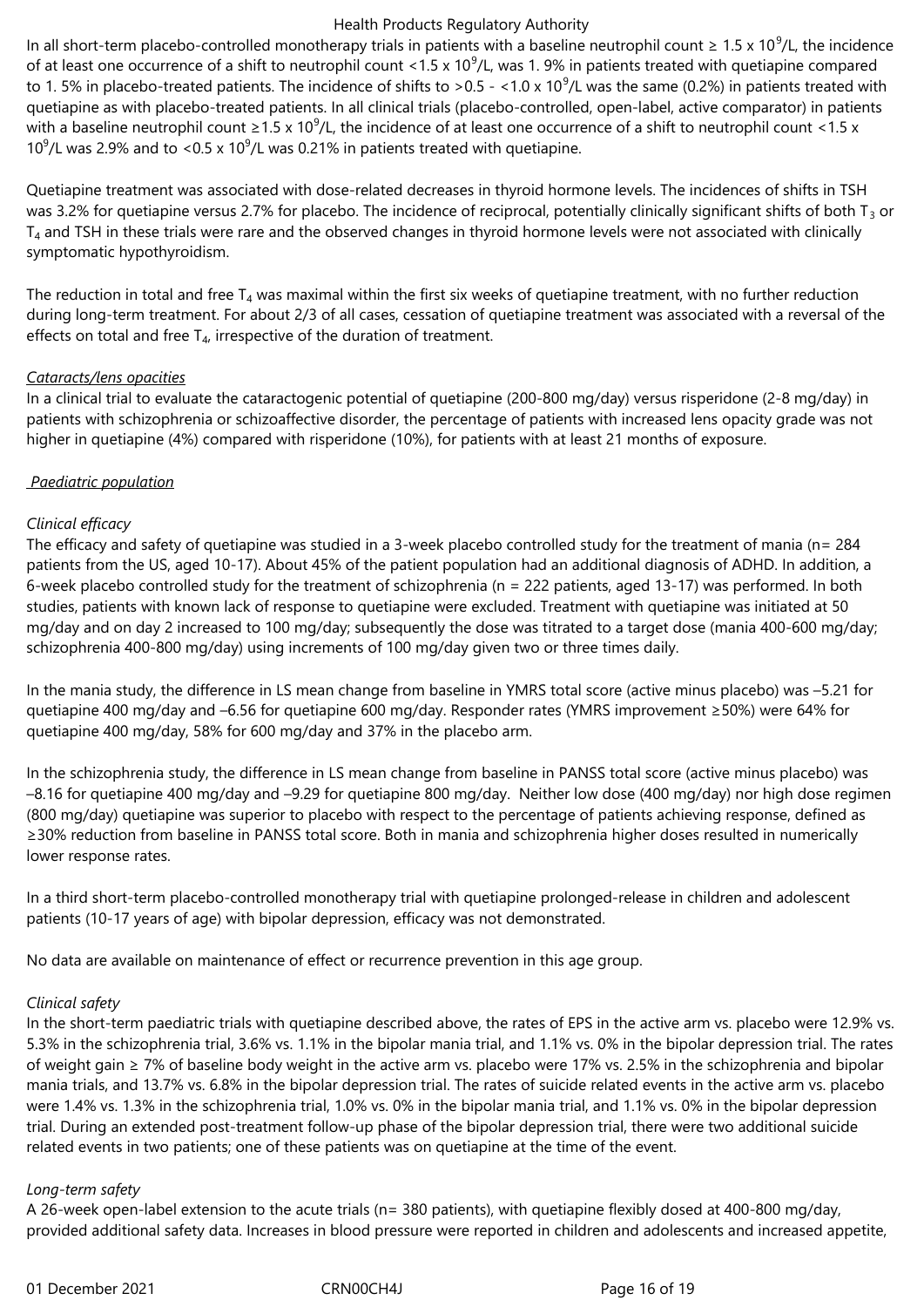extrapyramidal symptoms and elevations in serum prolactin were reported with higher frequency in children and adolescents than in adult patients (see sections 4.4 and 4.8).

With respect to weight gain, when adjusting for normal growth over the longer term, an increase of at least 0.5 standard deviation from baseline in Body Mass Index (BMI) was used as a measure of a clinically significant change; 18.3% of patients who were treated with quetiapine for at least 26 weeks met this criterion.

#### **5.2 Pharmacokinetic properties**

#### Absorption

Quetiapine is well absorbed and extensively metabolised following oral administration. The bioavailability of quetiapine is not significantly affected by administration with food.

Steady-state peak molar concentrations of the active metabolite nor-quetiapine are 35% of that observed for quetiapine.

The pharmacokinetics of quetiapine and norquetiapine are linear across the approved dosing range.

#### **Distribution**

Quetiapine is approximately 83% bound to plasma proteins.

#### Biotransformation

Quetiapine is extensively metabolised by the liver, with parent compound accounting for less than 5% of unchanged drug-related material in the urine or faeces, following the administration of radiolabelled quetiapine.

*In vitro* investigations established that CYP3A4 is the primary enzyme responsible for cytochrome P450 mediated metabolism of quetiapine. Norquetiapine is primarily formed and eliminated via CYP3A4.

Approximately 73% of the radioactivity is excreted in the urine and 21% in the faeces.

Quetiapine and several of its metabolites (including nor-quetiapine) were found to be weak inhibitors of human cytochrome P450 1A2, 2C9, 2C19, 2D6 and 3A4 activities *in vitro*. *In vitro* CYP inhibition is observed only at concentrations approximately 5 to 50 fold higher than those observed at a dose range of 300 to 800 mg/day in humans. Based on these *in vitro* results, it is unlikely that coadministration of quetiapine with other drugs will result in clinically significant drug inhibition of cytochrome P450 mediated metabolism of the other drug. From animal studies it appears that quetiapine can induce cytochrome P450 enzymes. In a specific interaction study in psychotic patients, however, no increase in the cytochrome P450 activity was found after administration of quetiapine.

### Elimination

The elimination half lives of quetiapine and nor-quetiapine are approximately 7 and 12 hours, respectively. The average molar dose fraction of free quetiapine and the active human plasma metabolite nor-quetiapine is <5% excreted in the urine.

### **Special populations**

*Gender*

The kinetics of quetiapine do not differ between men and women.

### *Elderly*

The mean clearance of quetiapine in the elderly is approximately 30 to 50% lower than that seen in adults aged 18 to 65 years.

### *Renal impairment*

The mean plasma clearance of quetiapine was reduced by approximately 25% in subjects with severe renal impairment (creatinine clearance less than 30 ml/min/1.73m<sup>2</sup>), but the individual clearance values are within the range for normal subjects.

#### *Hepatic impairment*

The mean quetiapine plasma clearance decreases with approx. 25% in persons with known hepatic impairment (stable alcohol cirrhosis). As quetiapine is extensively metabolised by the liver, elevated plasma levels are expected in the population with hepatic impairment. Dose adjustments may be necessary in these patients (see section 4.2).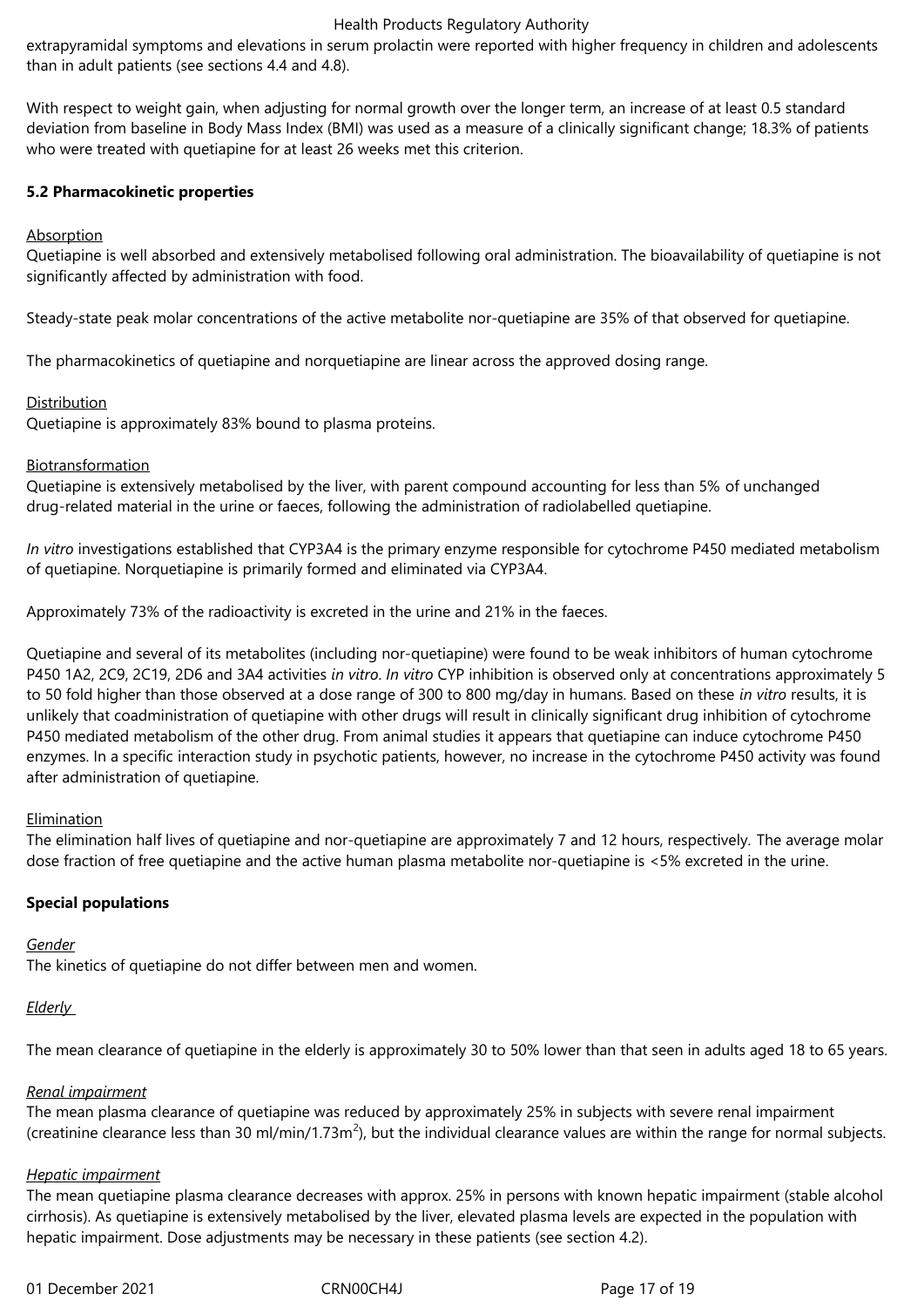## *Paediatric population*

Pharmacokinetic data were sampled in 9 children aged 10-12 years old and 12 adolescents, who were on steady-state treatment with 400 mg quetiapine twice daily. At steady-state, the dose-normalised plasma levels of the parent compound, quetiapine, in children and adolescents (10-17 years of age) were in general similar to adults, though  $C_{\text{max}}$  in children was at the higher end of the range observed in adults. The AUC and  $C_{\text{max}}$  for the active metabolite, norquetiapine, were higher, approximately 62% and 49% in children (10-12 years), respectively and 28% and 14% in adolescents (13-17 years), respectively, compared to adults.

## **5.3 Preclinical safety data**

There was no evidence of genotoxicity in a series of *in vitro* and *in vivo* genotoxicity studies.

In laboratory animals at a clinically relevant exposure level the following deviations were seen, which as yet have not been confirmed in long-term clinical research: In rats, pigment deposition in the thyroid gland has been observed; in cynomolgus monkeys thyroid follicular cell hypertrophy, a lowering in plasma  $T_3$  levels, decreased haemoglobin concentration and a decrease of red and white blood cell count have been observed; and in dogs lens opacity and cataracts. (For cataracts/lens opacities, see section 5.1).

In an embryofetal toxicity study in rabbits the foetal incidence of carpal/tarsal flexure was increased. This effect occurred in the presence of overt maternal effects such as reduced body weight gain. These effects were apparent at maternal exposure levels similar or slightly above those in humans at the maximal therapeutic dose. The relevance of this finding for humans is unknown.

In a fertility study in rats, marginal reduction in male fertility and pseudopregnancy, protracted periods of diestrus, increased precoital interval and reduced pregnancy rate were seen. These effects are related to elevated prolactin levels and not directly relevant to humans because of species differences in hormonal control of reproduction.

## **6 PHARMACEUTICAL PARTICULARS**

## **6.1 List of excipients**

*Tablet core*

Lactose monohydrate Cellulose, microcrystalline Povidone Magnesium stearate Sodium starch glycolate (Type A) Calcium hydrogen phosphate dihydrate

*Tablet coating* Hypromellose Titanium dioxide (E171) Macrogol 6000 Iron oxide yellow (E172)

### **6.2 Incompatibilities**

Not applicable.

### **6.3 Shelf life**

3 years

**Talc** 

### **6.4 Special precautions for storage**

This medicinal product does not require any special storage conditions.

## **6.5 Nature and contents of container**

01 December 2021 CRN00CH4J CRNO0CH4J Page 18 of 19